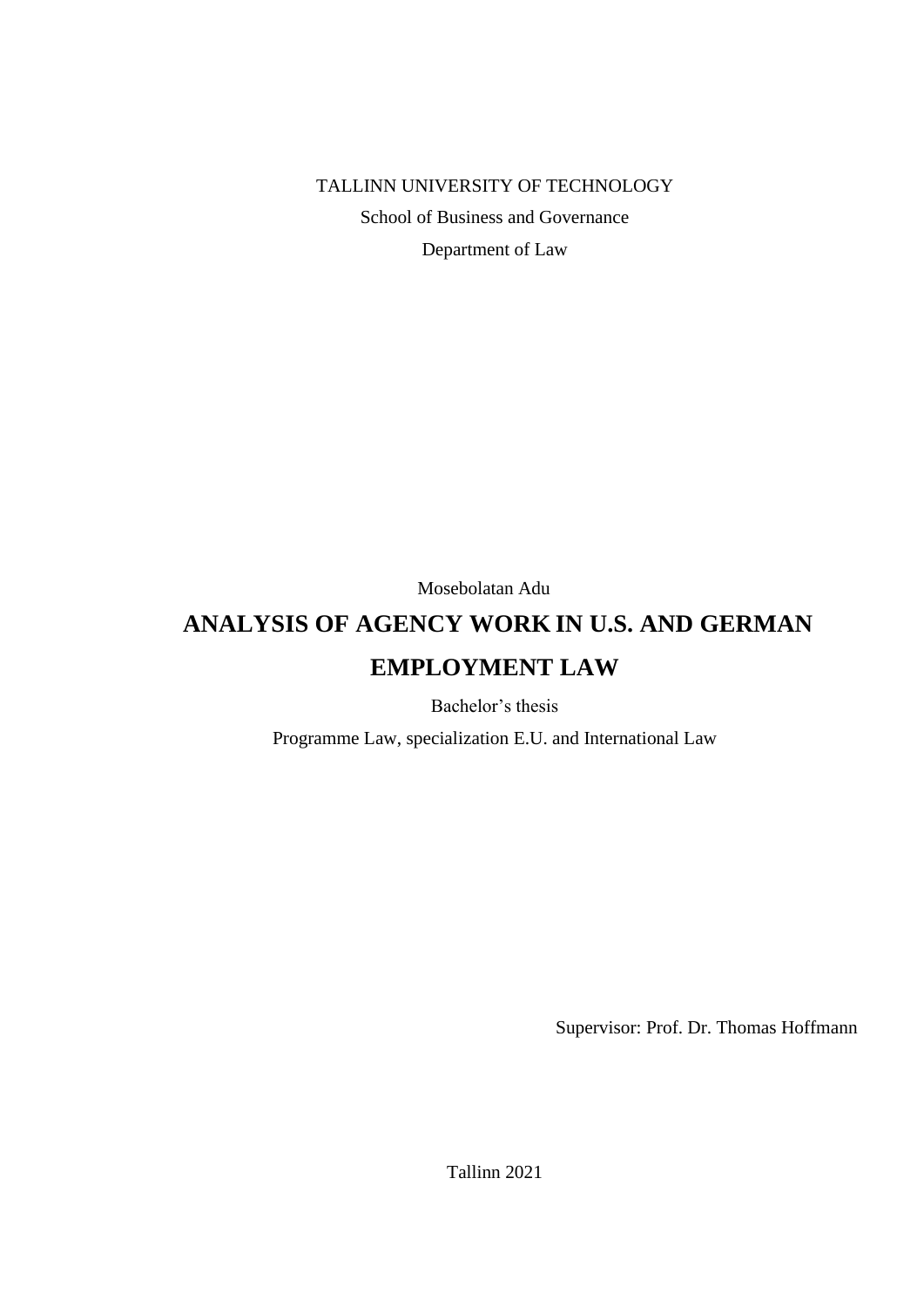and all works, important standpoints, and data by other authors have been properly referenced, and the same paper has not been previously presented for grading. The document length is 9878 words from the introduction to the end of the conclusion.

Mosebolatan Grace Adu……………. Student code: 183956HAJB Student e-mail address: moseadu@yahoo.com

Supervisor: Prof. Dr. Thomas Hoffmann The paper conforms to requirements in force

……………………………………………

(signature, date)

Chairman of the Defence Committee: Permitted to the defence …………………………………

(name, signature, date)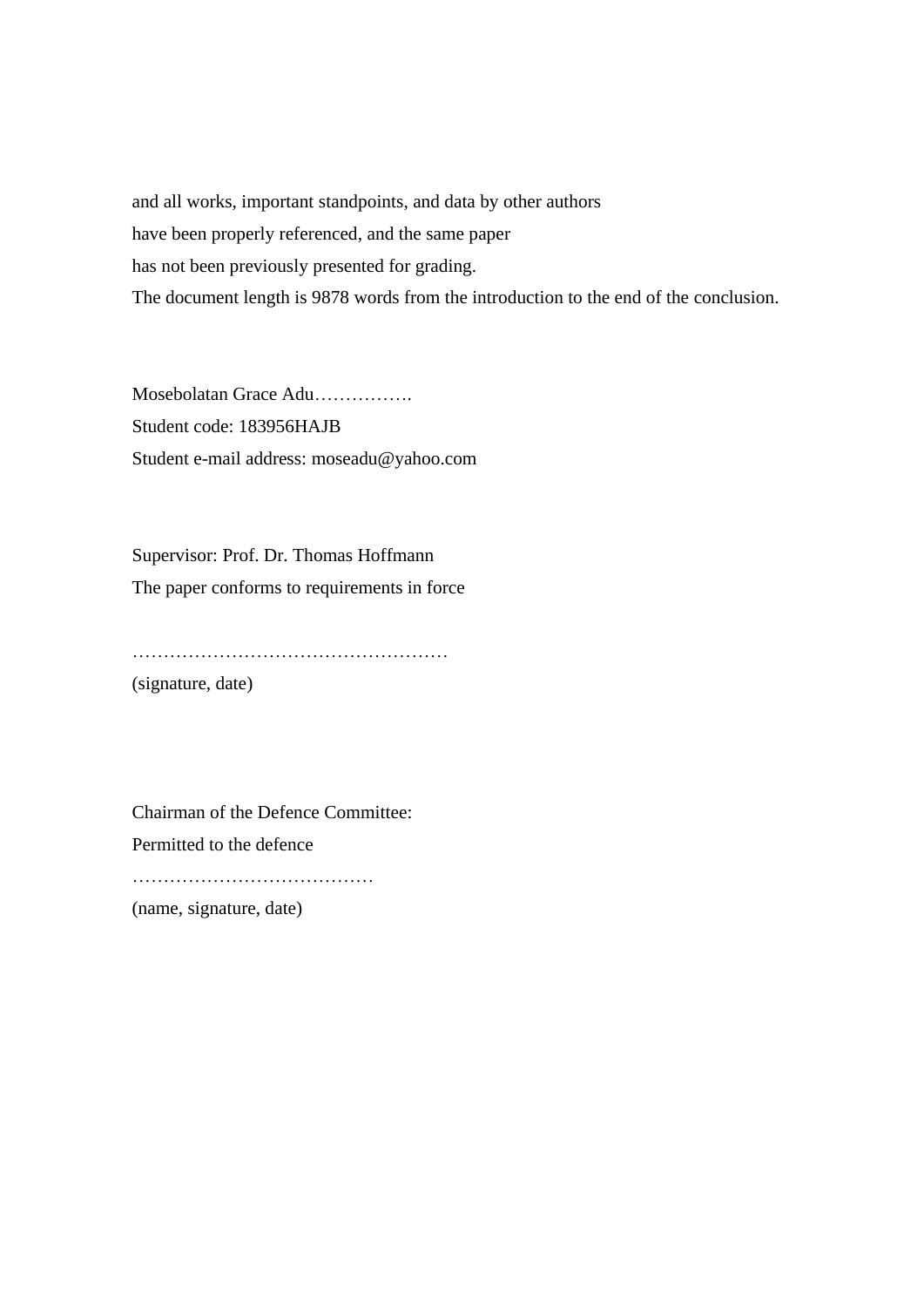# **TABLE OF CONTENTS**

| 1.1. Theoretical Framework on the impact of Agency worker in Employment law       |  |
|-----------------------------------------------------------------------------------|--|
|                                                                                   |  |
|                                                                                   |  |
| 2. ARE AGENCY WORKER(S) VULNERABLE TO UNEMPLOYMENT13                              |  |
|                                                                                   |  |
|                                                                                   |  |
|                                                                                   |  |
|                                                                                   |  |
| 2.2. What Constitutes A Restriction or Violation of Temporary Worker(s) Right? 19 |  |
|                                                                                   |  |
|                                                                                   |  |
|                                                                                   |  |
|                                                                                   |  |
|                                                                                   |  |
|                                                                                   |  |
|                                                                                   |  |
|                                                                                   |  |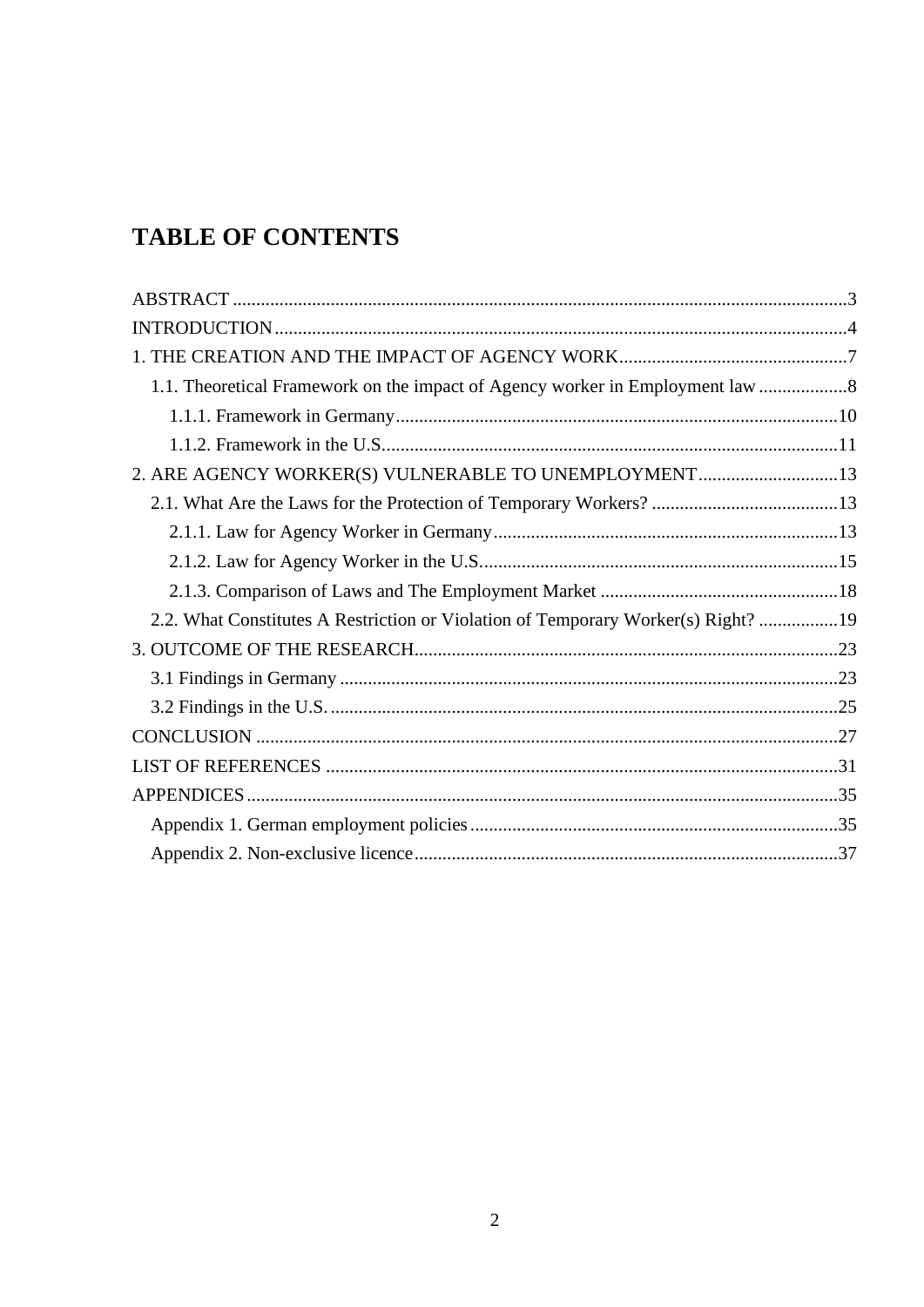## <span id="page-3-0"></span>**ABSTRACT**

The research on agency work examines the relationship between a Temporary worker and the company. The company provides the agent with the right power to carry out a third-party followup in his interests. Besides a general perception, agents also influence external environmental factors, mainly social and political administrations. A genuine agency is endorsed before the start of activities. Without formal approval, an individual cannot transform into an agent. In this situation, a legal contract is established, which is named an agency contract. Under this contract, it is clearly stated that one party is representing the other party in the expected assignments. Sometimes, this agreement can be a verbal contract with pure intentions of representing the other party. As a result of this, agency work is developing in the U.S. and several Organisation for Economic Co-operation and Development (OECD) to mitigate labor costs and increase flexible employment activities. However, temporary agencies have experienced massive growth globally with the use of Temporary workers. The European Union (EU) is trying to regulate the employment sector, which Germany has already adopted this process. When compared to the U.S., this sector is mostly unregulated, but there are some improvements taking place in states like California, Illinois, and Massachusetts.

The scope of the research revolves around an analysis of how agency work has impacted the employment market in Germany and the United States, compared to the temporary work condition and regulation. The aim is to study limitations and their relation to employment agencies. It further examines if worker's right has been violated, the direction of justice on employment-related issues using state laws or international laws in judging these types of cases and to interpret the Temporary agent law regulation using a legal approach to see if there is a need for an amendment that tends to suit both parties (employer and employee).

Keywords: Agency Law, Atypical, Employment Law, Employer, Employee, Labour, Precarious, Temporary worker.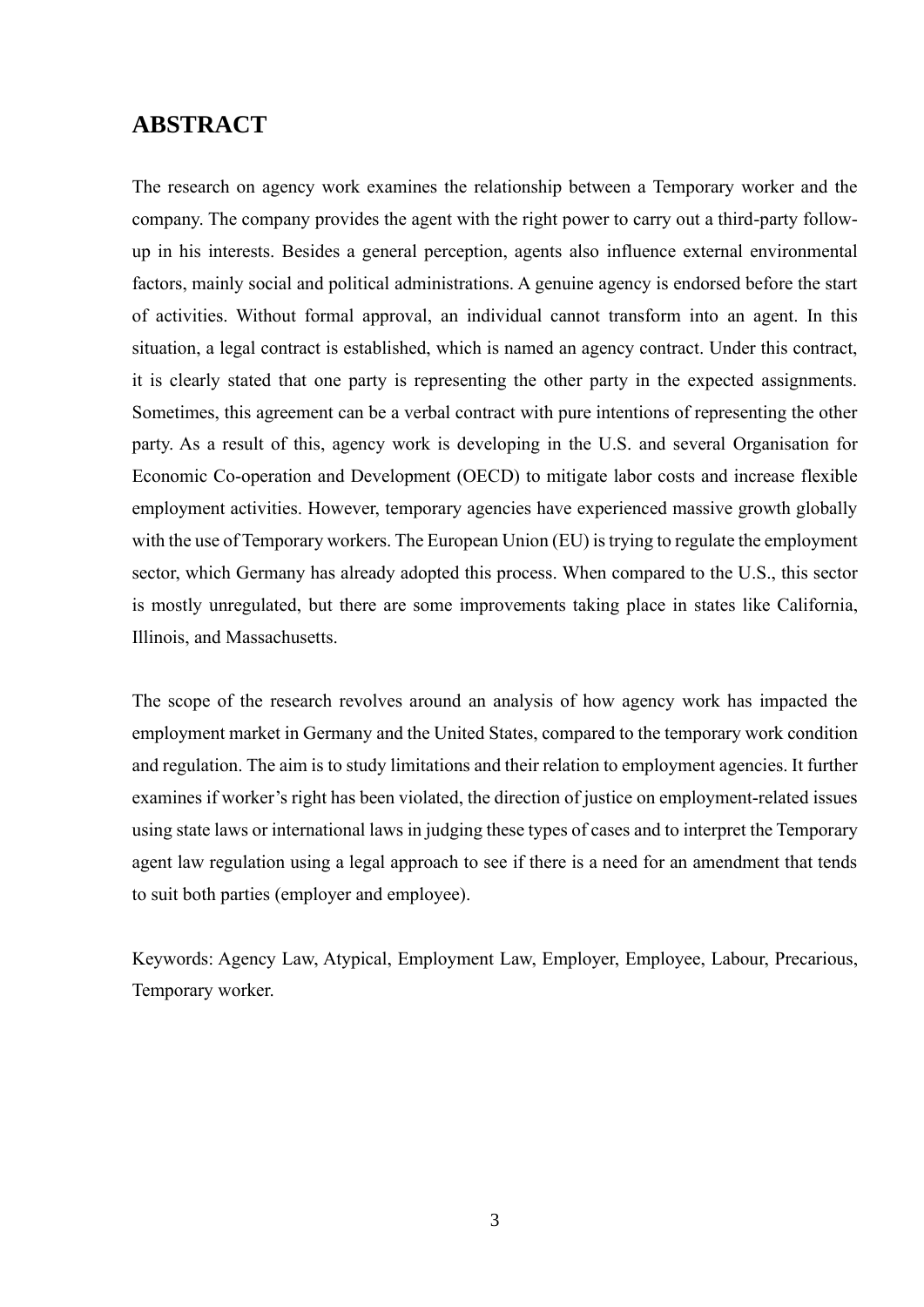## <span id="page-4-0"></span>**INTRODUCTION**

The way the employee organization works varies from agency to agency. Still, the typical company handles employment requirements, such as hire and termination, employment financial resources and benefits, like wages, medicine, and social security. In general, the employer has only to specify the necessary number of employees, schedules, and a negotiable hourly rate. Employers at present have little obligation to the agency workers employment organizations provide to them.<sup>1</sup> Part of the primary duties of the agency is to ensure that workers can get their fundamental rights, like legal sick leave and paid vacation. Many employers adopt a cautious strategy to selecting employment agencies,<sup>2</sup> and they will contemplate the method in which the agency handles its staff coupled with how fast the supply of workers can be done and the charges involved in which the legal authority does not permit such act by them. This implies that some bad employers effectively utilize this absence of an obligation to agency workers to get the charges reduced by the agencies who are compromising with regards to workers' rights.<sup>3</sup>

However, the recruitment agency makes its revenues from the charges negotiated on behalf of the employee(s) and employer(s). <sup>4</sup> The agency often serves as a consultant for an employee who seeks employment advice. The recruitment agency has more than one employee for the most talented and professional positions. Other types of agency organizations, such as consultants or recruiters, help companies to recruit permanent employees. Many states have banned these kinds of agencies, and law enforcement agencies are only companies looking for professionals rather than accepting numerous random applications. They also have a wage deduction service that does not provide a guarantee of employment. If the temporary workers receive an offer to be employed by the employer, the agency may charge the customed person an annual percentage for approval of the employee's loans in the rare circumstances to become a full-time position offered by the customer. Many agencies have pre-regulations to prevent this<sup>5</sup>, and several forms of temporary work are

355. <https://doi.org/10.1177/1038411110382179>

<sup>2</sup> Report on temporary employment agencies and temporary agency work. https://www.ilo.org/wcmsp5/groups/public/---ed\_dialogue/-- ed\_dialogue\_msu/documents/publication/wcms\_541655.pdf

<sup>3</sup> Fine, J. (2006). Workers centers: Organizing at the edge of the dream, Ithaca, NY: ILR Press. [\[Google Scholar\]](http://scholar.google.com/scholar_lookup?hl=en&publication_year=2006&author=J.+Fine&title=+Workers+centers%3A+Organizing+at+the+edge+of+the+dream+)

<sup>4</sup> Stone, K. (2006). Legal protections for atypical employees: Employment law for workers without workplaces and employees without employers. *Berkeley Journal of Employment and Labor Law*, 27 (2), 251-286.

<sup>&</sup>lt;sup>1</sup> Underhill, E. (2010). Should host employers have greater responsibility for temporary agency workers' employment rights? *Asia Pacific Journal of Human Resources*, 48 (3), 338-

 $<sup>5</sup>$  Russell Huebsch. (2019). How Staffing Agencies Works, https://smallbusiness.chron.com/staffing-agencies-work-</sup> 3084.html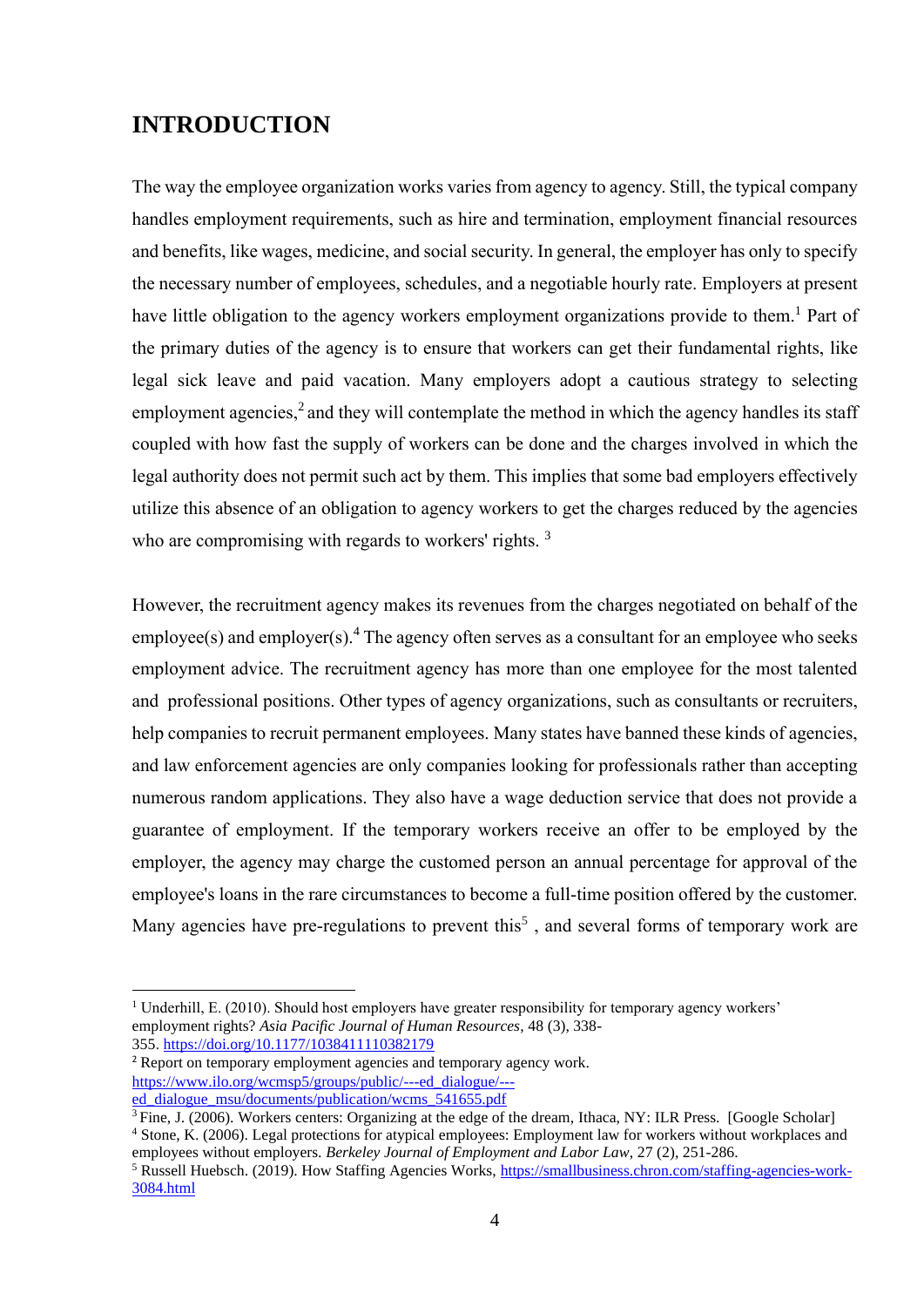available. The more traditional form is casual labor, which is still prevalent in construction and agriculture, particularly with a low level of skills. Direct jobs with fixed-term contracts are becoming increasingly familiar.

Therefore, these contradictory views have often been set up as a debate, and some authors have framed them as a dilemma that agencies face in dual labor markets. Goldthorpe argued that both inclusion and exclusion are viable strategies for unions to maintain their power in the labor market:<sup>6</sup> in the test of the fragmentation strategies of employers, unions can "strive to support the class orientation, which should entail opposing duality as much as possible" accepting dualism and backing away from the defence on the specific partial interests of its registered members, hoping that they may protect these interests so far as they are undermined through dualism by the shockabsorbing function performed by the secondary workforce.<sup>7</sup>

The research problem of this thesis will be to analyze the effect of agency work on the employment market in Germany and the U.S. There are legal principles and status that can help agency companies maintain relationships to run the organization successfully. Data from Europe show similar trends. Although comparative statistics are scarce, it is estimated that employment through temporary aid agencies could account for around 2% of the workforce in the United Kingdom, 2.7% in France, and 1.4% in Germany.<sup>8</sup> The lengthy vacancies suggest that it is still difficult for many businesses to fill positions. Although it cannot be assumed that there is a general lack of jobs or qualified workers, the technical, manufacturing, healthcare, and nursing professions have significant tensions and barriers. <sup>9</sup> The method to which this issue will be solved is directed at using the qualitative comprehensive legal view to apply various recognized legal articles. The use of comprehensive legal articles outlines how different jurisdictions in the U.S. and Germany have impacted the employment law.

<sup>6</sup> Chiara Benassi Lisa Dorigatti. (2014). Straight to the Core — Explaining Union Responses to the Casualization of Work: The IG Metall Campaign for Agency Workers. *[British Journal of Industrial Relations](https://papers.ssrn.com/sol3/papers.cfm?abstract_id=2649477)*, 53 (3), 533-555, 2015 7 *Ibid*

<sup>8</sup> Lars W.Mitlacher. (2007). The Role of Temporary Agency, Work in Different Industrial Relations Systems - A Comparison between Germany and the USA. *British Journal of Industrial Relations*, 45 (3), 581-606, https://doi.org/10.1111/j.1467-8543.2007.00629.x

<sup>9</sup> <https://ec.europa.eu/eures/main.jsp?catId=2641&countryId=DE&acro=lmi&lang=en>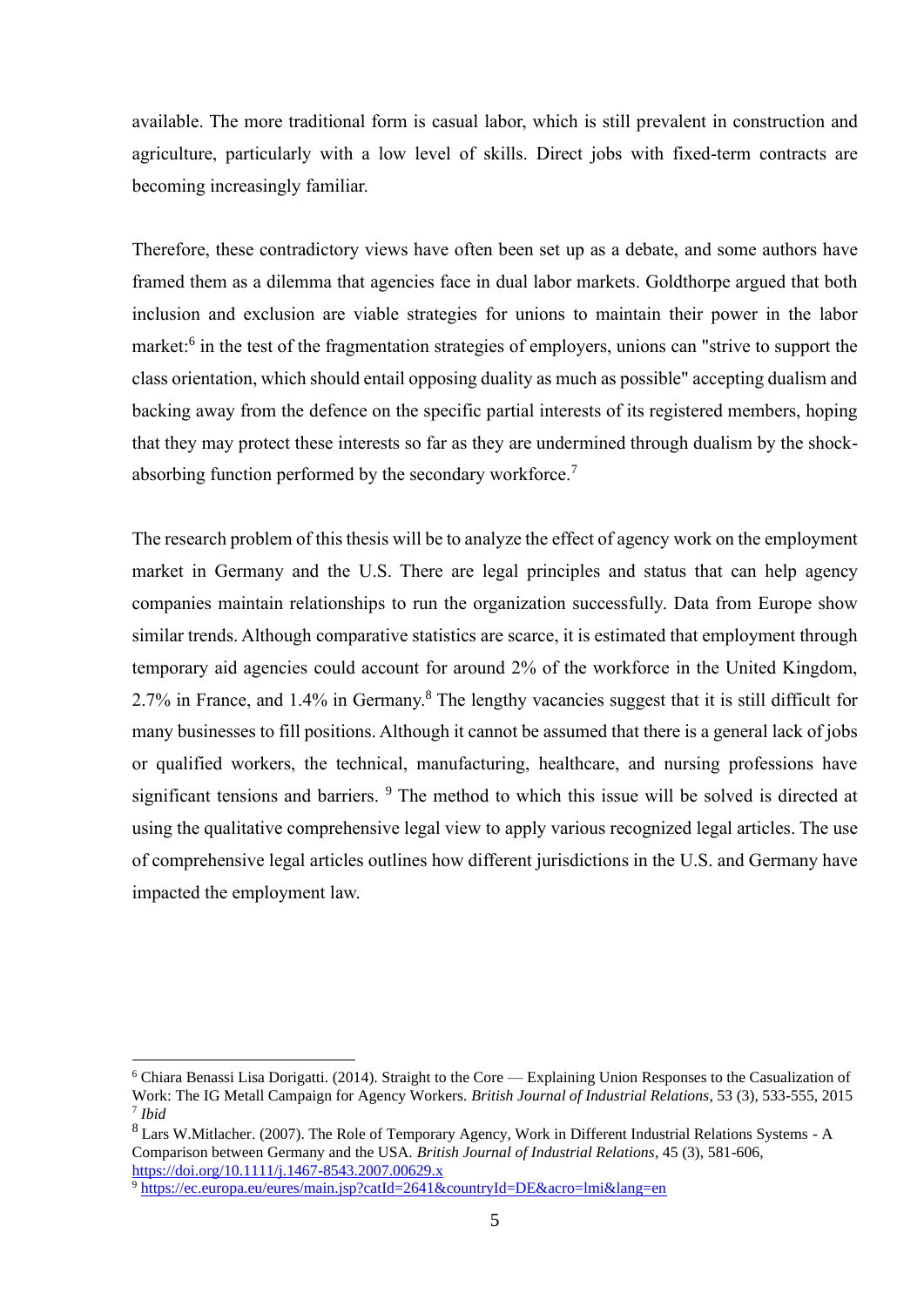It is essential to talk about the countries for research which are the U.S. and Germany. In Germany, about one million people, or nearly 3% of all employees, work as temporary workers in agencies.<sup>10</sup> The primary recruitment model found in Germany is very dynamic: only 15% of all temporary work relationships last more than 18 months; the average wage for temporary agency employees was 42% lower than that of core employees, a tiny percentage of the base factor.<sup>11</sup> The organizational form of workers' agencies in the U.S. is a form of institutions or persons independent of public authorities, providing jobs resources and applications and providing employment services to make them accessible to a third party and providing information that is not intended to fit unique job offers and applications.

However, the objective of this Bachelor thesis seeks to understand the legal analysis of agency workers and its' impact on employment law. As there's an inherent irregularity in power in the working relationship, employment law has developed to ensure employees against maltreatment of power by exploitative employers. So from a worker's perspective, the significance of employment legislation is the broad scope of protection it manages.

The thesis is split into three chapters for a better analysis of the topic. The first chapter of the thesis is assigned to the definition and formation, which talks about why there is a need for agency work and the aftermath effect. It further explains the theoretical Framework based on the argument of different scholars on how agency worker has been making an impact in the employment market. Chapter two looks into how the agency law operates, a comparison of laws for protecting temporary workers, and principles in the research countries (U.S. and Germany). Besides, the chapter emphasis more on the research question of whether Temporary workers pose an unemployment risk and if their rights have been violated. Chapter three covers the methodology and findings to the research questions, while the last part gave an in-depth conclusion, and a possible recommendation for future research was offered.

<sup>10</sup> Hanesch, W. (2017). Reform of temporary agency work and service contracts in Germany. *EUROPEAN SOCIAL POLICY NETWORK .*.. ESPN Flash Report 2017/05 <sup>11</sup> *Ibid*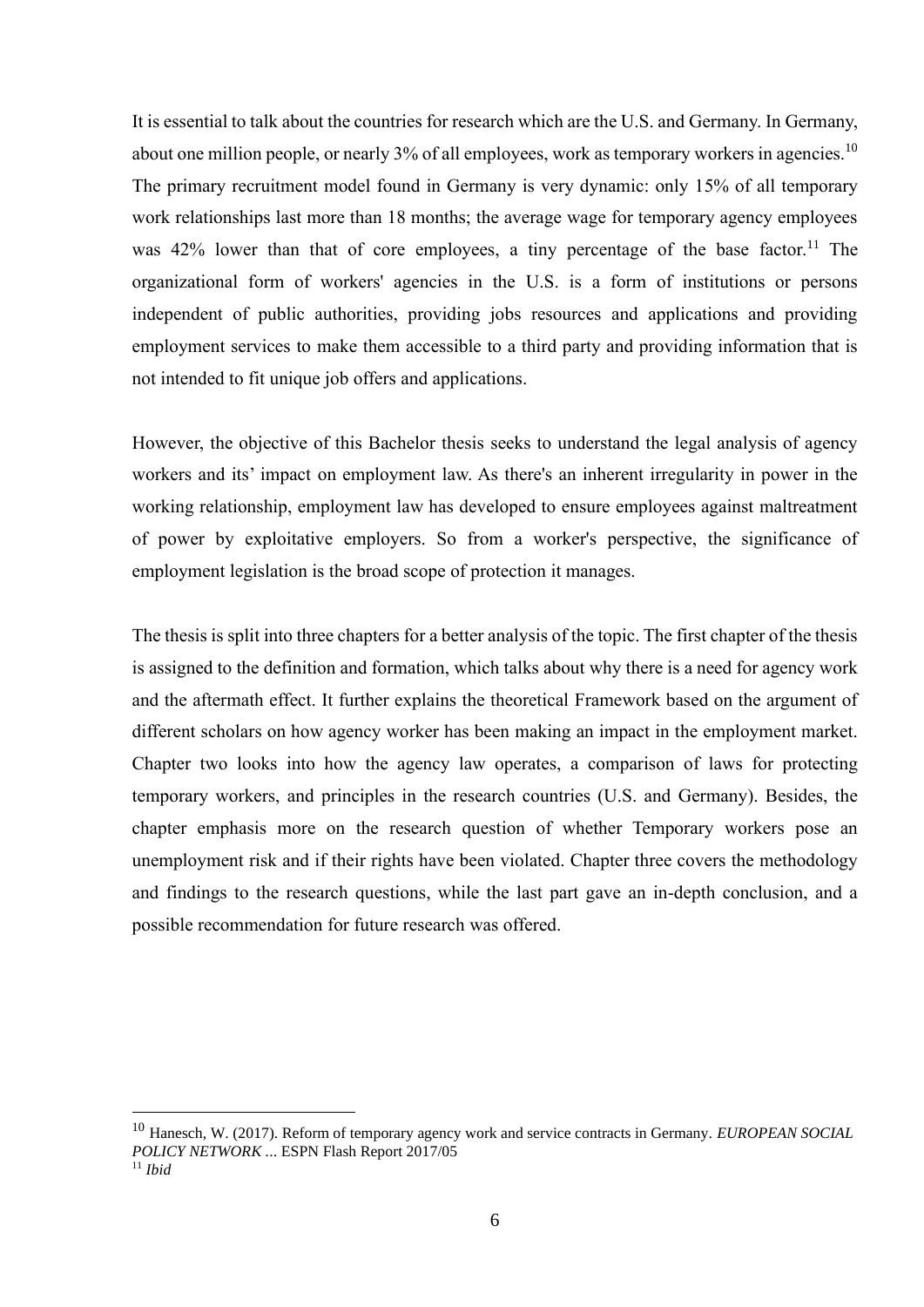## <span id="page-7-0"></span>**1. THE CREATION AND THE IMPACT OF AGENCY WORK**

Atypical, precarious, and low-wage businesses have increased in Western political economies over the past 30 years. This phenomenon challenged the ability of traditional actors, such as trade unions, to represent workers. Agency work arises when a temporary work agency posts temporary workers from one company to another for a short-term assignment.<sup>12</sup> A wide range of literature has pointed to factors that make union representation difficult for temporary workers, such as the heterogeneity and vulnerability of these workers and their dispersion along the value chain. However, a controversial research issue remains regarding the willingness of unions to participate in representing extraordinary workers.<sup>13</sup> Under mounting economic pressures, the agency uses outstanding workers as a buffer to protect their core constituencies from market volatility and costcutting pressure. Agency revitalization theories argue that unions increasingly seek to hire temporary workers and bargain on their behalf. Their inclusion has been interpreted as a reaction to an environment increasingly hostile to work. To restore bargaining power, unions boost recruitment and mobilization efforts. <sup>14</sup>

In the last decade, employment in a temporary agency company has doubled in Europe at least. Temporary employment agency work in Scandinavia, Spain, Italy, and Austria has increased at least five times; it represents 1,3% of agency workers in the E.U. by the end of this decade.<sup>15</sup> Employers try to cut the people to save on costs as minimum wages increase. This will undoubtedly increase unemployment in the society. The hiring of more workers for the same salaries will help raise the state's jobs instead of increasing minimum wages. With the wages rising, the inflation rate will then also increase the cost of all commodities. There are particular objectives of the environmental assessment regulatory framework, namely:

<sup>12</sup> https://www.ilo.org/sector/activities/topics/temporary-agency-work/lang--en/index.htm

<sup>13</sup> Ruoff, Bea. (2016). Labour market developments in Germany: Tales of decency and stability, *Global Labour University Working Paper*, No. 39, International Labour Organization (ILO), Geneva

<sup>&</sup>lt;sup>14</sup> Bosch G., Lehndorff S., Rubery J. (2009). European Employment Models in Flux: Pressures for Change and Prospects for Survival and Revitalization. In: Bosch G., Lehndorff S., Rubery J. (eds) European Employment Models in Flux. Palgrave Macmillan, London. 1-56, [https://doi.org/10.1057/9780230237001\\_1](https://doi.org/10.1057/9780230237001_1)

<sup>15</sup> Dr Eugenia Markova. (2008). Agency and migrant workers Literature review. *Working Lives Research Institute* (London Metropolitan)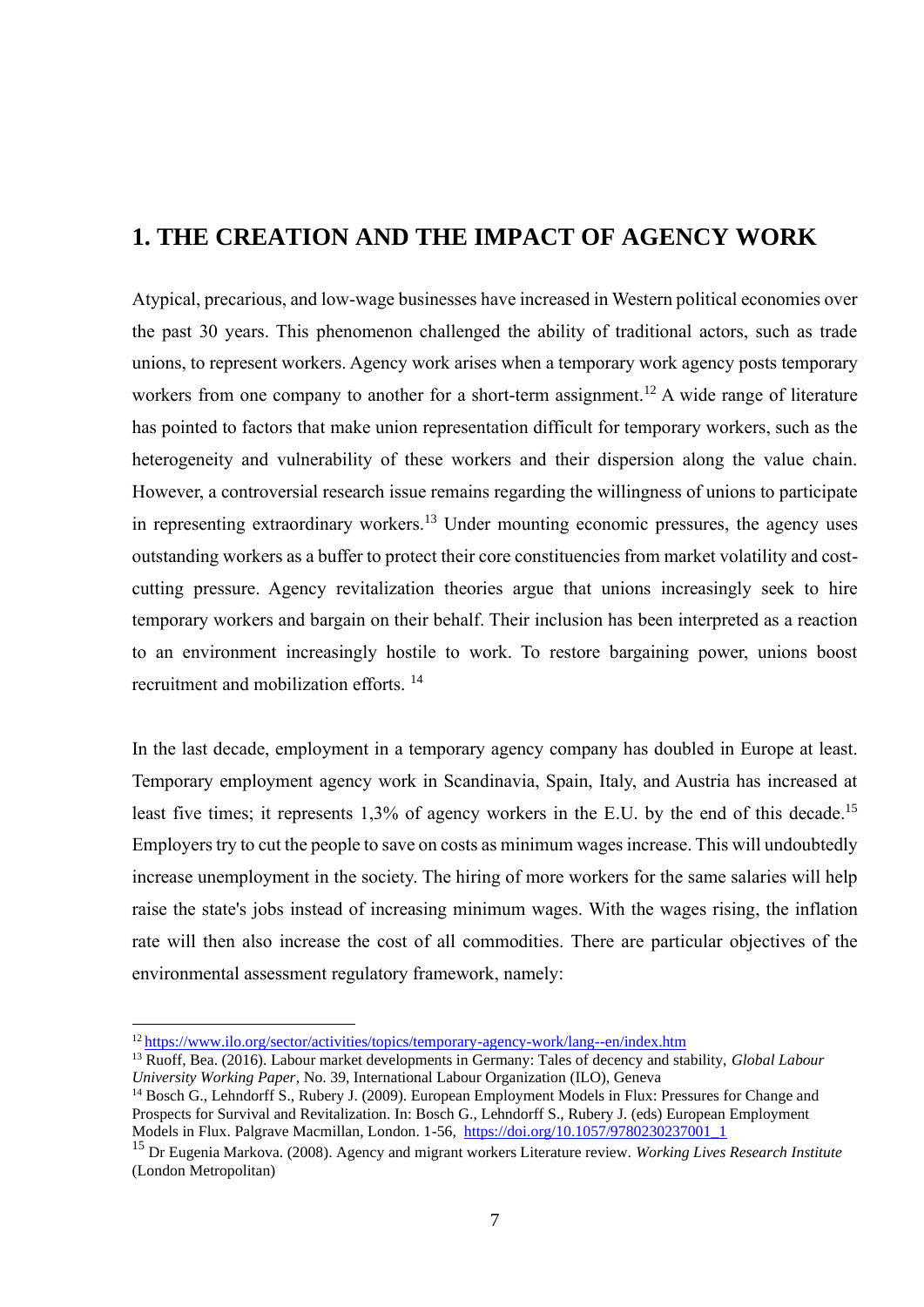- Tightening penalties against unauthorized agencies
- Raising the professional competence of stakeholders in the industrial sector
- Ensure that terms and processes are applied.
- Provide flexibility.<sup>16</sup>

## <span id="page-8-0"></span>**1.1. Theoretical Framework on the impact of Agency worker in Employment law**

This research paper spreads out the difficulties in organizing such a methodology on a significant government-regulated environment agency in the U.S. and Germany. It portrays the significant components of an essential requirement approach, just as the significant hierarchical advancements that were important to establish it. The article on Taylor survey states that, in July 2017, a 'Presentday Working Practices' was distributed.<sup>17</sup> Driven by Matthew Taylor, the Audit meant to consider the ramifications of new arising plans of action for both laborer rights and business commitments was to shape their investigation of the Taylor approach by reference to the developments of 'decision' utilized in the Audit and the restricted degree allowed for specialist 'voice.' Specifically, we notice avoidance of worldwide work principles pertinent to 'fair work' and an absence of thoughtfulness regarding crucial common liberties. Recognizing methodological blemishes in the Report and zeroing in on three focal zones of change: business status; zero-hours contracts (Z.H.C.s), and workers voice and portrayal, the article fundamentally investigations some of the proposition set forward, reasoning that a considerable lot of the Taylor Survey suggestions are risky, yet hazardous, with possibly genuine deregulatory repercussions for U.S. laborers whenever actioned upon and executed by the current Government<sup>18</sup>. To further the argument, the method between individuals who perform work and the individuals who give work (agency) come in a wide range of structures. This paper describes the significant work approach being used today, profiles the nonstandard labor force, examines a few legal inquiries regarding how rigid standards of work and business law apply to nonstandard work strategy, sums up discoveries distributed in

<sup>&</sup>lt;sup>16</sup> Eylül, D. (2018). Minimum Wage as An Ethical Issue European Journal of Multidisciplinary Studies, [S.l.], 3 (1) 26-35, ISSN 2414-8385. Available at: <http://journals.euser.org/index.php/ejms/article/view/3093>.

<sup>&</sup>lt;sup>17</sup> Bales, K. (2018). 'Voice' and 'Choice' in Modern Working Practices: Problems with the Taylor Review. 47 (1), 46–75.

<sup>18</sup> *Ibid*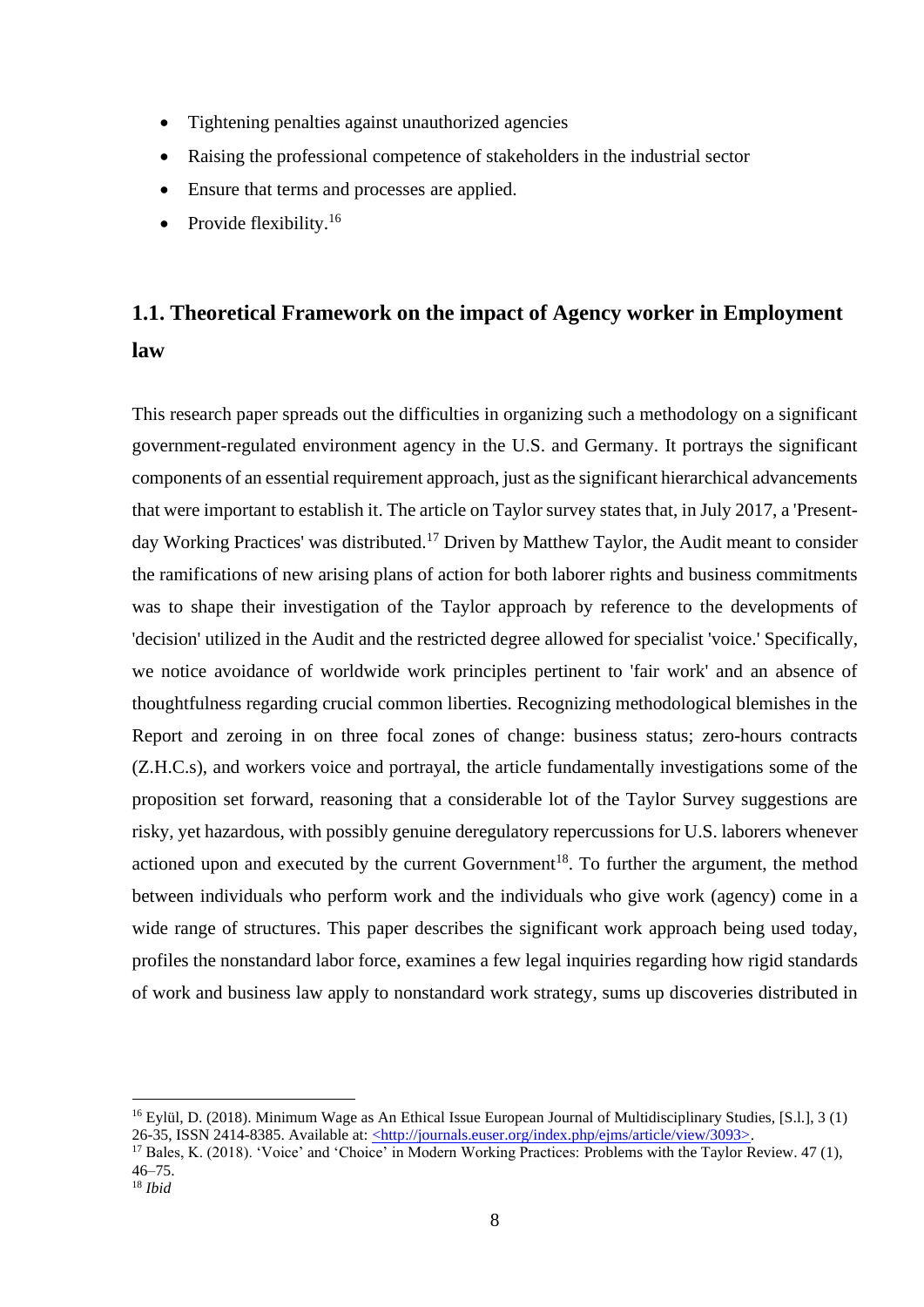the previous 20 years about the wellbeing and dangers for laborers in nonstandard work ideology, diagrams ebb, flow research plan and employee(s) well-being.<sup>19</sup>

The article on Guy Standing (2011) records the precariat as a new class to the numerous activities attempted in youth concentrates since the 1980s to sort out the changing examples of youth business. While Standing's emphasis on the experience of divided and casualized work in numerous economies which presently ensnares youth have esteem, there are huge issues with a record that features a few troubles in intuition into some degree preoccupied ways about 'underlying' change measures that don't adequately think about the topic of time. The instance of Australia's work market guideline since the 1890s is utilized to test the legitimacy of Standing's attention on the oddity of neoliberalism after mid-1980 to clarify the development of tricky business. Standing states that instability is key to the 'new precariat' because they do not have the various types of safety by the 'common laborers' after 1945. It also features the requirement for an interpretative system mindful to draw out term part of state strategy and the interaction of chronicled and neighborhood measures. The case is then made for building up an authentic social science that draws in with what is presently occurring regarding youth and their business security.<sup>20</sup>

Another factor to consider is the hard work which is progressively viewed as the new 'standard' to which business and social security frameworks should change. This paper investigates the inconsistencies and pressures that emerge from various cycles of standardization driven by friendly strategies that decommodify and recommodify work. An extended structure of decommodification is introduced that recognizes how the standard employment relationship (S.E.R.) might be stretched out and flexibility to remember those for tricky work, drawing models from a new investigation of unsafe work across six European nations. These decommodification measures are discovered to be both fractional and, at times, existing together with enactment strategies that position unstable work as an option in contrast to joblessness, in this way recommodifying work. Despite these difficulties and inconsistencies, the paper contends that another vision of S.E.R. change guarantees a more critical issue than considering alternative approach situations that abandon employers' standards and depend on state grants so that precariousness will be reduced.<sup>21</sup>

<sup>&</sup>lt;sup>19</sup> MD, J. H. (2016). Nonstandard work arrangements and worker health and safety. 60 (10), 1-10.

<sup>&</sup>lt;sup>20</sup> Bessant, J. (2017). Young precariat and a new work order? A case for historical sociology. 21 (6), 780-798.

<sup>&</sup>lt;sup>21</sup> Rubery, J. (2018). Challenges and Contradictions in the 'Normalising' of Precarious Work. 32 (3).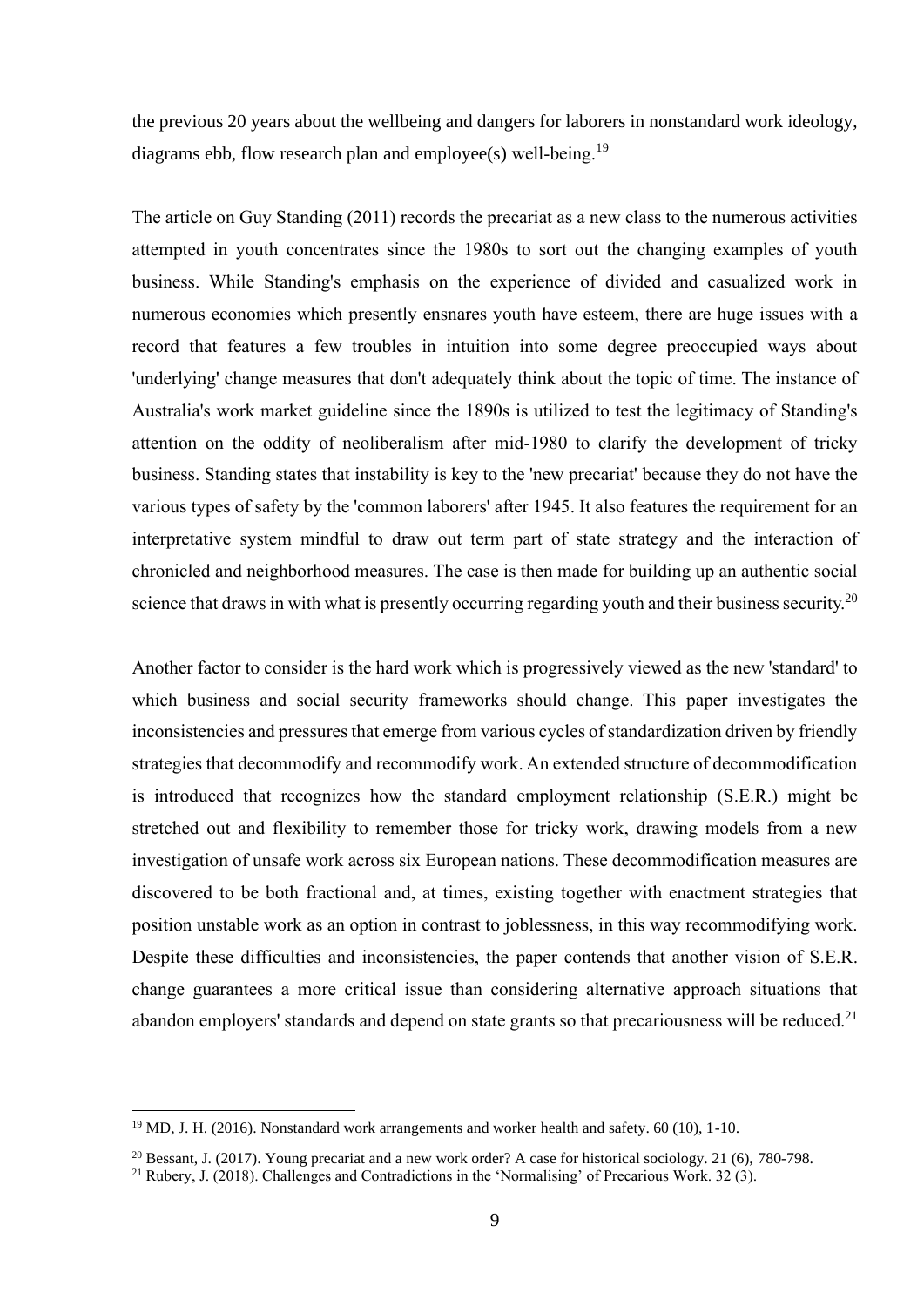#### <span id="page-10-0"></span>**1.1.1. Framework in Germany**

The controversy over the deployment of temporary workers in Germany is like in other countries. Temporary work has been linked to increased labor-market duality, increased job flexibility, improved labor-market access, and the creation of jobs. But given the country's unique performance, the German discussion's content differed somewhat from that of other countries. Germany was still able to stand firm during the Great Recession of 2008-2009.<sup>22</sup> Without an increase in unemployment or a decline in the number of jobs, it successfully negotiated economic problems. The experience may have been a reflection and an influence on the contemplation of the key players in temporary employment – syndicates, employment boards, and employers. The work side is more acceptable to this, and employers are less incentive to use temporary work as a low road strategy for various reasons.

Germany is generally seen as a "dualized" economy driven by a unique and stable "insider" alliance in the assembling areas. In this article, that image is tested as an assessment of the political economy of the outsider cordial 2014 with the lowest wage permitted by law Act, utilizing popular assessment information, archive examination, and subjective meetings shows how prior dualizing changes prompted unintended negative criticism impacts: First, general assessment responded adversely to expanding disparity in the years going before the presentation of the lowest pay permitted by Law. Second, a striking movement is found among worker's guilds toward the help of the most insufficient income permitted by law, even in assembling. Albeit the danger of lowwage rivalry and flexibilization assumed a part, worker's guild fortitude was at any rate as significant. Those endogenous elements met up in a self-sabotaging measure unfurling over a generally brief timeframe. Potential elective clarifications are investigated, including traditional sectarian, governmental issues, party rivalry, and employer inclinations.<sup>23</sup>

In Spernmann's article, which talked about the aftermath of the deregulation of agency work resulting from the Hartz reforms in Germany, where the temporary agency work experiences a development. The new function of agency work experience extensive development after deregulation, the exceptional utilization of agency work by large stock-listed organizations, and impending primary lack of experience in the workforce. However, agency work ends up being a

 $^{22}$  Rinne, U., Zimmermann, K.F. (2012). Another economic miracle? The German labor market and the Great Recession. IZA J Labor Policy 1, (3[\) https://doi.org/10.1186/2193-9004-1-3](https://doi.org/10.1186/2193-9004-1-3)

<sup>&</sup>lt;sup>23</sup> Marx, P. (2017). Dualization is Destiny? The Political Economy of the German Minimum Wage Reform. 45 (4).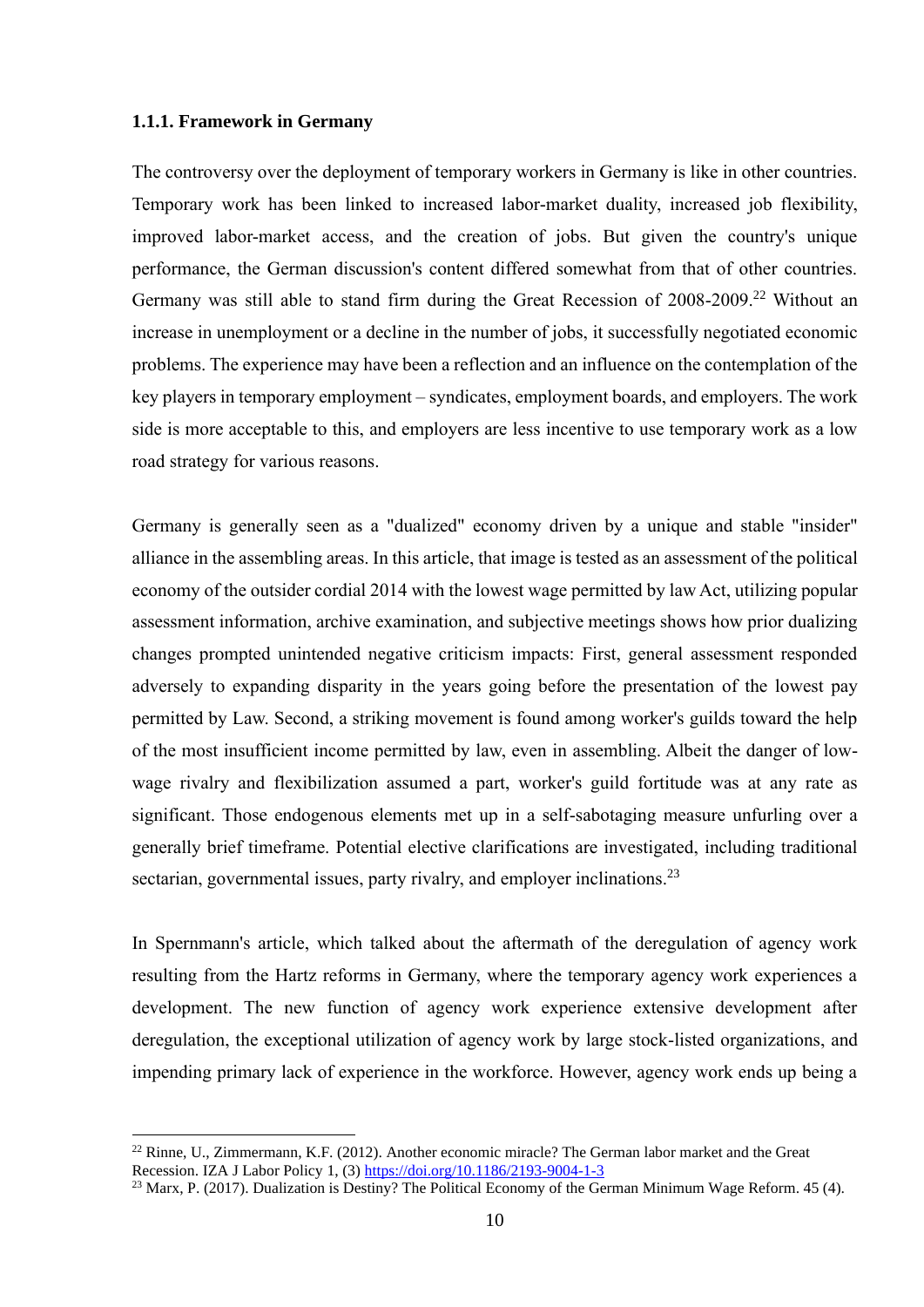booster and the main factor of workforce trends and an early sign of recessions. The steppingstone theory is just acknowledged for prolonged haul unemployment after the Hartz reforms. The teaching of staffing specialists and workshop programs for agency workers are on the staffing organization's plan and will be much more significant in the coming years because of a shortage in structural skills and abilities. 24

Article on OECD nations states that the idea of independent work is changing the most. Selfindependent work is expanding comparatively, with independent work and subordinate representatives regularly being related to the advancement of gig economy work and elective work procedure. We think minimal about this changing structure of occupations. Drawing on impromptu reviews run in the U.K., U.S., and Italy, it was reported that independent work is considered not quite the same as independent work with representatives, being a moderate status among business and underemployment, and for a few, turning into another outskirt of underemployment. Its spread begins a substantial interest for social protection, which once in a while meets a satisfactory inventory given the instructive imbalances of these positions. Implementing the lowest pay permitted by law enactment on these positions and reassessing the special duty treatment offered to independent work could debilitate maltreatment of these situations to conceal accepted ward business occupations. Improved proportions of work slack ought to be created to recognize that well beyond unemployment, a portion of the independent work and elective work procedure present in the present work market is putting descending tension on compensation.<sup>25</sup>

#### <span id="page-11-0"></span>**1.1.2. Framework in the U.S.**

American researchers have argued that the extensive use of temporary workers inadvertently influences permanent workers' working conditions and, in particular, the use of permanent workers. It can increase employees' level of responsibility and demand permanent oversight without increasing their pay. This could lead to increased workload perceptions among permanent employees. The work can be temporary as well. The nature of the tasks assigned to permanent workers may also change by temporary employees. The impacts on development opportunities and internal mobility may be of concern for permanent employees. The group of potential competitors may feel like they were increasing, especially those at the bottom of the corporate hierarchy.

<sup>&</sup>lt;sup>24</sup> [Spermann,](http://www.vwl.uni-freiburg.de/iwipol/team.htm) A. (2012). The New Role of Temporary Agency Work in Germany, Bouncken, Ricarda B. u. Lutz Bellmann u. Manfred Bornewasser (ed.), Die neue Rolle der Zeitarbeit in Deutschland, Beiträge zur Flexibilisierung, Band 3, München und Mering. 203-224.

<sup>&</sup>lt;sup>25</sup> Boeri, T. (2020). Solo Self-Employment and Alternative Work Arrangements: A Cross-Country Perspective on the Changing Composition of Jobs. 34 (1), 170-95.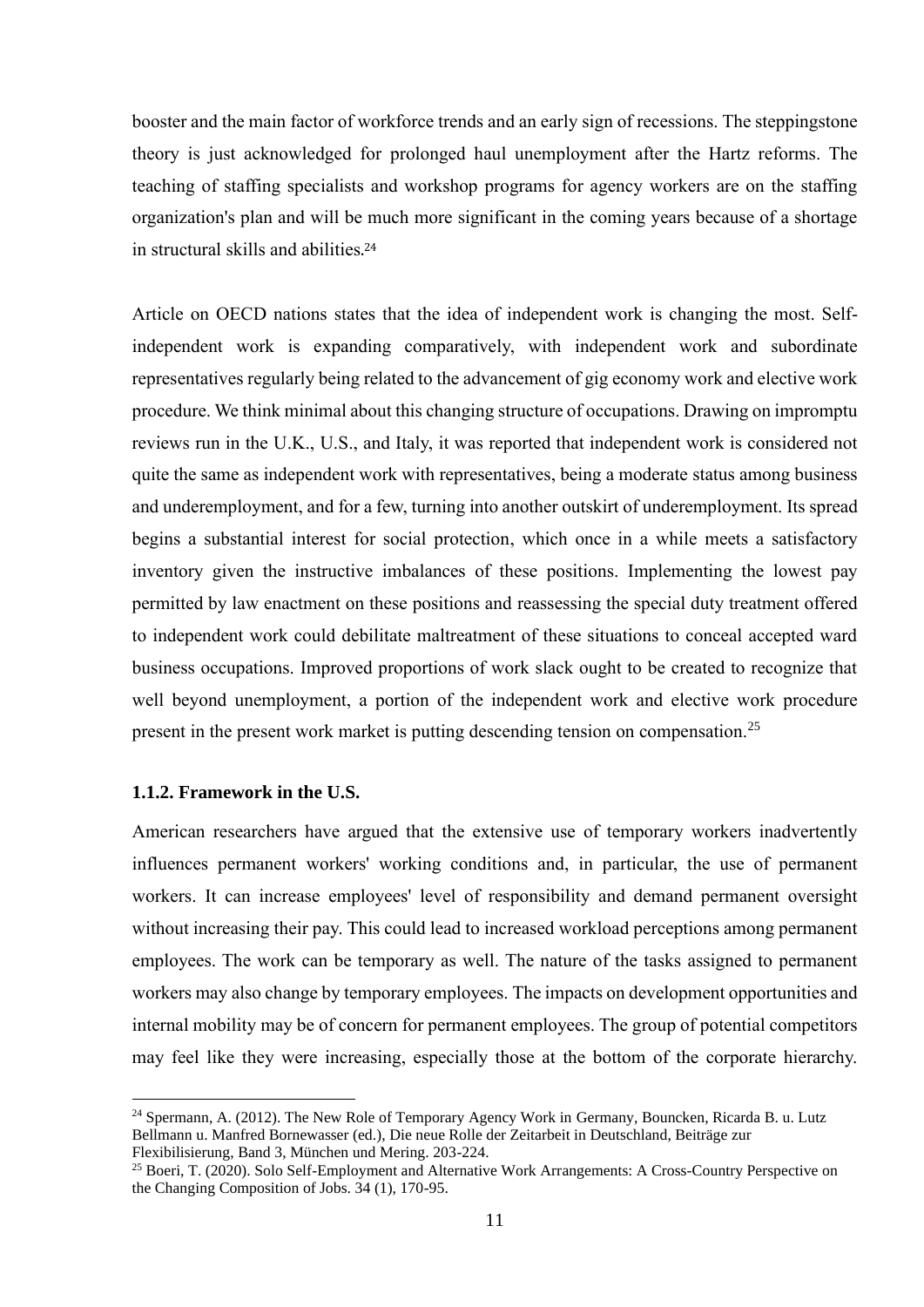Workers can sense that they easily substitute them for organizations with many temporary workers as permanent workers, which may increase the sense of job insecurity. Conversely, permanent employees may feel that they cannot trust their organization or that they are in violation of their psychological contract. You can then respond with less commitment and unproductive performance to the organization.<sup>26</sup>

According to Fine Janice article, in the most recent decade, urban communities, provinces, and states across the U.S. have authorized higher wages, payment of sick leave and family leave, protection of domestic staff, wages on theft laws, the ban the box expulsion of inquiries concerning conviction history from requests for employment, and reasonable planning laws. Insecure employees don't confide in the Government to approach and report work law infringement. The article contends that while expanding the size of the work, inspectorate and participating in essential implementation are fundamental, and they are not adequate. It further maintains that coimplementation, wherein government accomplices with associations that have industry ability and associations with employers who feel insecure, can deal with the moving and decentralized constructions of twenty-first-century creation, which were unequivocally intended to avoid 20thcentury laws and requirement capacities. The article expects to add a more extensive comprehension of the job of associations in requirement and the conditions in which their viability can be expanded. It presents many extension conditions and components and analyzes observational instances of co-authorization in Austin, Los Angeles, and San Francisco. The primary discoveries are that co-requirement is most suffering when (1) government agencies and specialist associations perceive each other's novel limits, instead of endeavor to fill in for each other (2) the exertion centers around a particular industry; and (3) the joint effort gets solid political help. Supporting the effects of co-implementation is found to require more critical formalization of the organization and financing streams.<sup>27</sup> The next chapter will explain various laws binding in each country, if there are laws that reduce unemployment risk to Temporary workers, and whether their rights are being violated or limited.

 $^{26}$  De Cuyper, N., De Jong, J. P., De Witte, H., Isaksson, K., Rigotti, T., & Schalk, R. (2008). Literature review of theory and research on the psychological impact of temporary employment: Towards a conceptual model. *International Journal of Management Reviews*, 10 (1), 25-51. https://doi.org/10.1111/j.1468- 2370.2007.00221.x.

 $\frac{277626076622131}{27}$  Fine, J. (2017). Enforcing Labor Standards in Partnership with Civil Society: Can Co-enforcement Succeed Where the State Alone Has Failed? 45 (3).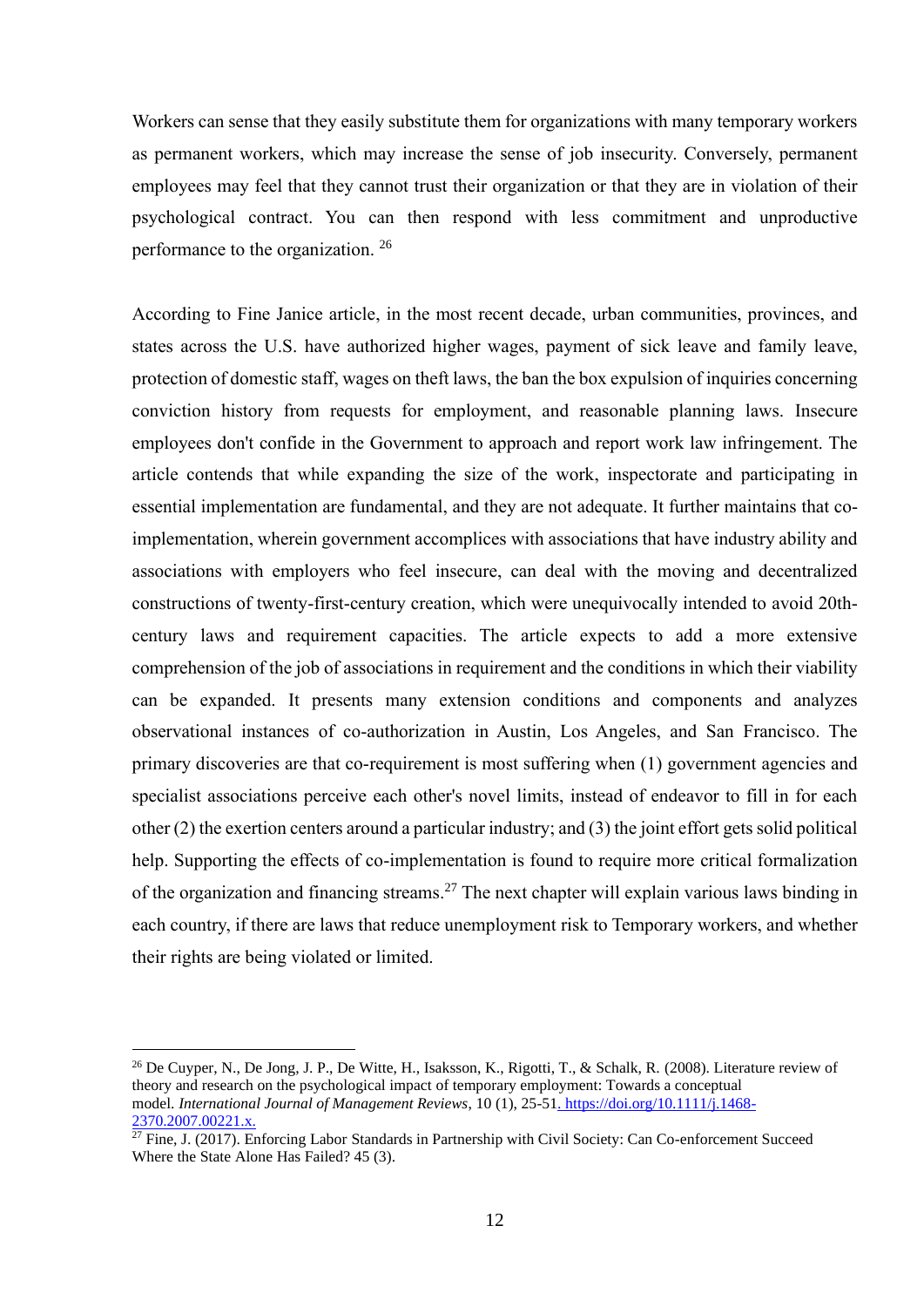## <span id="page-13-0"></span>**2. ARE AGENCY WORKER(S) VULNERABLE TO UNEMPLOYMENT**

Working temporarily and hiring pressures, perceptions of injustice become more susceptible than begin a permanent worker. Many temporary agency workers work in unjust employment conditions and earn less compared to workers doing similar assignments under direct-hire arrangements. This is due to many factors, particularly the failure in employment regulation practice established for standard employee-employer employment arrangements to be fully applicable in such indirect employment arrangements.<sup>28</sup> These variants cause a disadvantageous psyche. These comparisons can dominate European studies due to the absence of suitable data sets in other nations and adverse results between temporary workers and casual workers.<sup>29</sup>

### <span id="page-13-1"></span>**2.1. What Are the Laws for the Protection of Temporary Workers?**

The principles guiding the agency law helps organizations to act in the business environment. It enables Organizations to maintain relationships by having board members (agents) to operate the company successfully. Agency laws ensure that organizations take accountability for their actions. This ensures that the board members should act and take action in the interest of the organizations, and they can apply the business judgment rule to deal with a bad situation.<sup>30</sup> This also helps protect the shareholders so that they remain at zero risk of losing any company's investment. Thus, organizations can operate with ease and get into contracts.

#### <span id="page-13-2"></span>**2.1.1. Law for Agency Worker in Germany**

The controversy over the deployment of temporary workers in Germany is like in other countries. This German Law reflects a trend in many countries where labor authorities limit temporary and freelance (Freiberufler) employees in local businesses. Workers' rights and access to protected labor laws are at the heart of this movement. If a worker is retained as an employee for a long time

<sup>28</sup> Underhill, E. (2010), *supra nota* 1.

<sup>29</sup>Rubery, J. (2018), *supra nota* 21.

<sup>&</sup>lt;sup>30</sup> Cardona, M. S. (2019). Activist Learning and Temporary Agency Workers in Quebec, 2019 (164), 37-48 https://doi.org/10.1002/ace.20354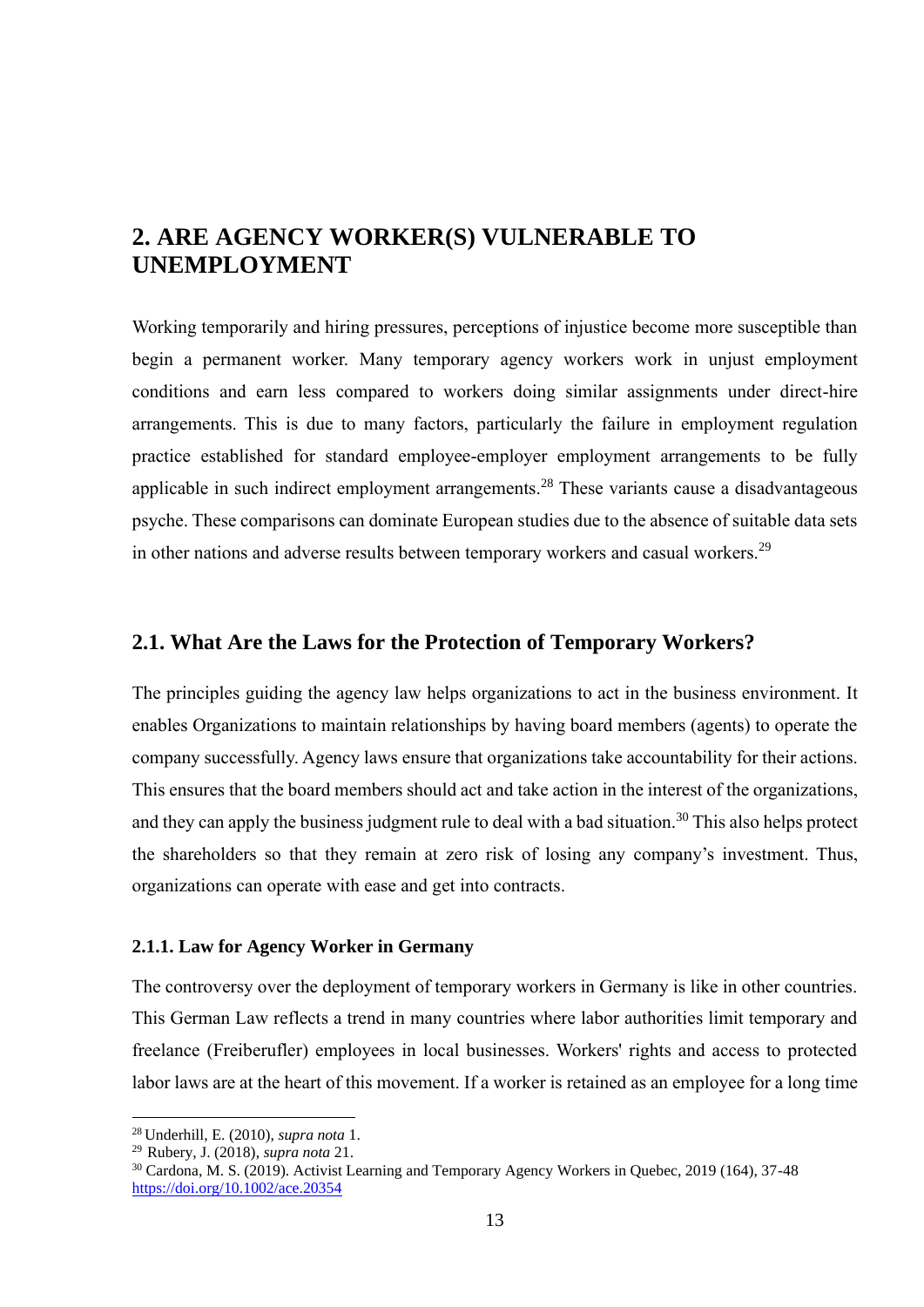and depends on the company, he is entitled to full employment status. Even if the workers are initially given a provisional and contractual role, more and more workers demand labor rights, benefits, and payments. Firms that operate across borders and rely on agency outsourcing should be aware of these changes and adjust their recruitment practices.<sup>31</sup>

A further matter must now be decided by the German Federal Labor Court. The anti-unfair dismissal legislation justifies special measures, depending on the size of the institution concerned. This is based on the requirements of the approximations to Member States' collective repetition laws laid down in Council Directive 98/59/E.C. of 20 July 1998. The Law on Temporary Agency Work (Arbeitnehmerüberlassungsgesetz - AÜG) has been a topic for modifications that came into force on 1 April 2017.<sup>32</sup> The new provisions legally allow temporary workers to be hired permanently after 18 months and give temporary workers the right to equal pay. The original temporary worker may also be appointed again after three months from the cessation of his engagement. However, the new provisions restrict the ability of parties to collective bargaining to deviate from this principle.<sup>33</sup>

Temporary work has been linked to increased labor-market duality, increased job flexibility, improved labor-market access, and the creation of jobs. But given the country's unique performance, the German discussion's content differed somewhat from that of other countries. In general, labor market segmentation is the difference between fixed-time and temporary employment contracts central to the agency. Fixed-term contracts mainly concern employees and trainees in the private sector, most of whom are young staff in the public, academic or social sectors. For their part, temporary employees mainly focus on core manufacturing activities and certain agency services with more limited transition possibilities to permanent employment. Fixedterm contracts remain stable at approximately 7 to 8 percent, even though the overall figure for permanent apprenticeships excludes roughly the same share. Since 2001, the agency's work has grown, but it represents around 2.5% of total employment, as previously pointed out. In the mid-2000s, the manufacturing sector's growth has been mainly due to labor-market reforms and related

<sup>31</sup> <https://shieldgeo.com/new-regulations-for-hiring-temporary-workers-in-germany-through-a-third-party/>

<sup>32</sup> https://knowledge.leglobal.org/wp-content/uploads/sites/2/LEGlobal-Employment-Law-Overview\_Germany\_2019-2020.pdf

 $\frac{33}{33}$  Janine Krupa. (2017). Revision of the Law on Temporary Work,

[https://blogs.dlapiper.com/employmentgermany/2017/02/09/revision-of-the-law-on-temporary-work-from-1-april-](https://blogs.dlapiper.com/employmentgermany/2017/02/09/revision-of-the-law-on-temporary-work-from-1-april-2017/)[2017/](https://blogs.dlapiper.com/employmentgermany/2017/02/09/revision-of-the-law-on-temporary-work-from-1-april-2017/)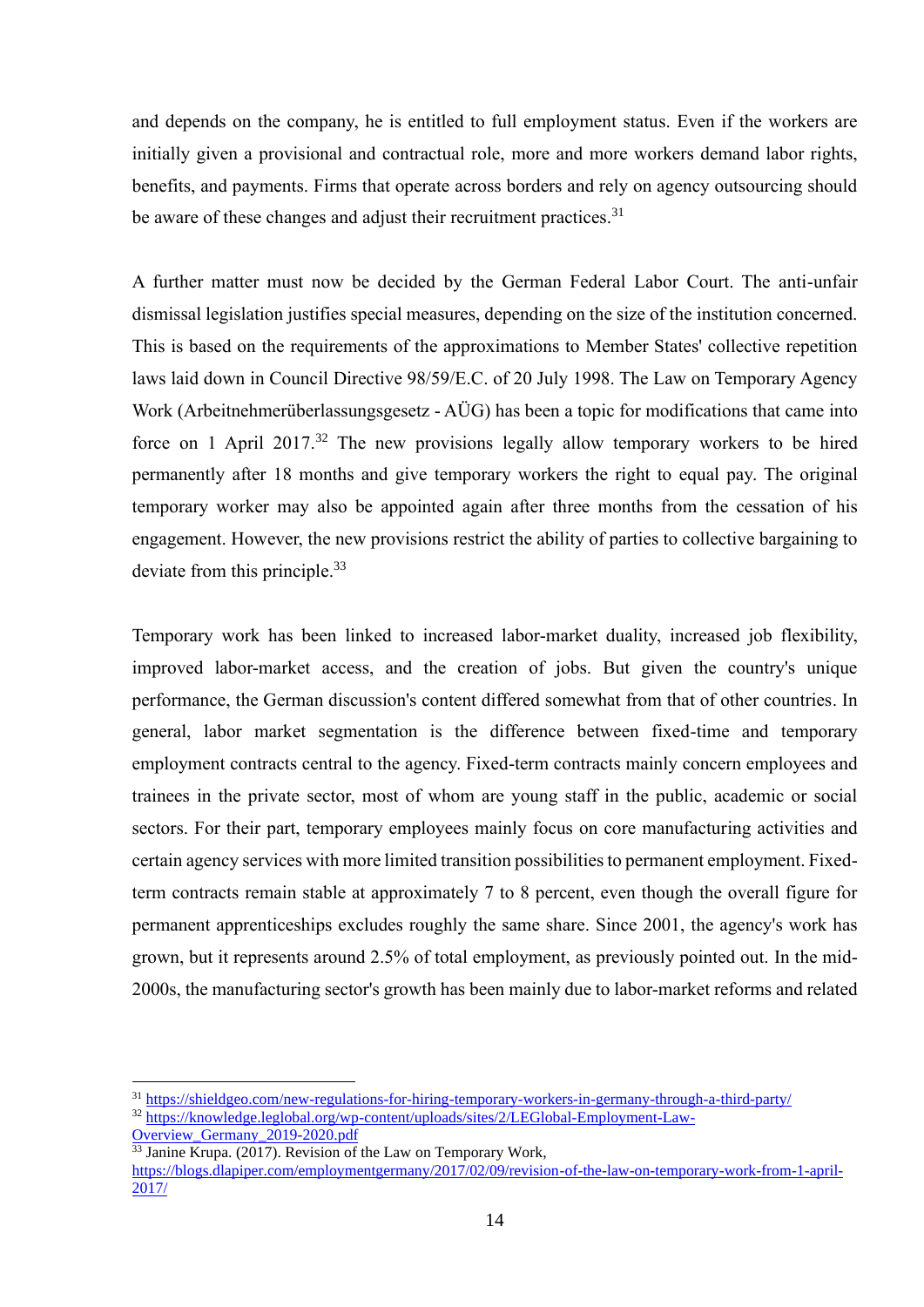company restructuring. However, growth in other areas dominated this acceleration (part-time work and part-time marginal job).<sup>34</sup>

Germany's current employment policies are characterized by a wave of four reforms to the labor market between 2003 and 2005 that fostered a series of programs from employment promotion.<sup>35</sup>

- The first was establishing temporary work (personnel service agents) and improving working conditions for temporary employment in commissioning service agencies.
- Second, the small and medium jobs and the so-called "Ich-AG" have been implemented; Low-income employees benefited from special regulations regarding taxes and social insurance. The unemployed were capable of setting up their businesses with the help of the Government for three years
- Thirdly, the Federal employment agency (F.E.A.) was re-established. Decentralized labor structures and centers replaced a central system of control. Personal case employers on one-stop can deliver both municipal and employment services.
- Fourthly, the social assistance system combined unemployment benefits. In reaction to the global economic crisis, then introduced a series of measures.

The Employment and Stability Guarantee Act was adopted in 2009 to promote short-term work, temporary jobs, technical and training. In 2009, drafted a significant reform of the minimum wage system and an extensive legislative minimum wage in 2012 and from 2015 onwards. Two steps have been taken to enhance labor market flexibility. The first initiative, launched in 2012 and focusing on women, single parents, older adults, and immigrants, is a Qualified professional initiative. The second issue concerns the 2007 family policy.<sup>36</sup>

### <span id="page-15-0"></span>**2.1.2. Law for Agency Worker in the U.S.**

Temporary employees have the right to receive a minimum salary that is commensurate with their skills and expertise. Employment agencies receive their pay from the companies they represent, and workers' wages are paid not by the employer but by the agency. In some cases, the agency can quote the worker a lower hourly rate so that the amount it receives from the customer is not

employment in Germany: The deployment and extent of fixed-term contracts and temporary agency work", *[Journal](https://www.emerald.com/insight/publication/issn/2514-7641)  [of Participation and Employee Ownership,](https://www.emerald.com/insight/publication/issn/2514-7641)* 2 (1), 24-46. <https://doi.org/10.1108/JPEO-11-2017-0003> <sup>35</sup> [https://www.ilo.org/wcmsp5/groups/public/---ed\\_emp/documents/publication/wcms\\_613369.pdf](https://www.ilo.org/wcmsp5/groups/public/---ed_emp/documents/publication/wcms_613369.pdf)

[https://EconPapers.repec.org/RePEc:ilo:ilowps:994856443402676](https://econpapers.repec.org/RePEc:ilo:ilowps:994856443402676)

<sup>34</sup>[Addison, J.T.,](https://www.emerald.com/insight/search?q=John%20T.%20Addison) [Teixeira, P.,](https://www.emerald.com/insight/search?q=Paulino%20Teixeira) [Grunau, P.](https://www.emerald.com/insight/search?q=Philipp%20Grunau) and [Bellmann, L.](https://www.emerald.com/insight/search?q=Lutz%20Bellmann) (2019). "Worker representation and temporary

<sup>36</sup> Katharina Zimmermann, Venesa Fuertes. (2013). Employment Policy Implementation Mechanisms In Germany And The United Kingdom, international labour agency, 77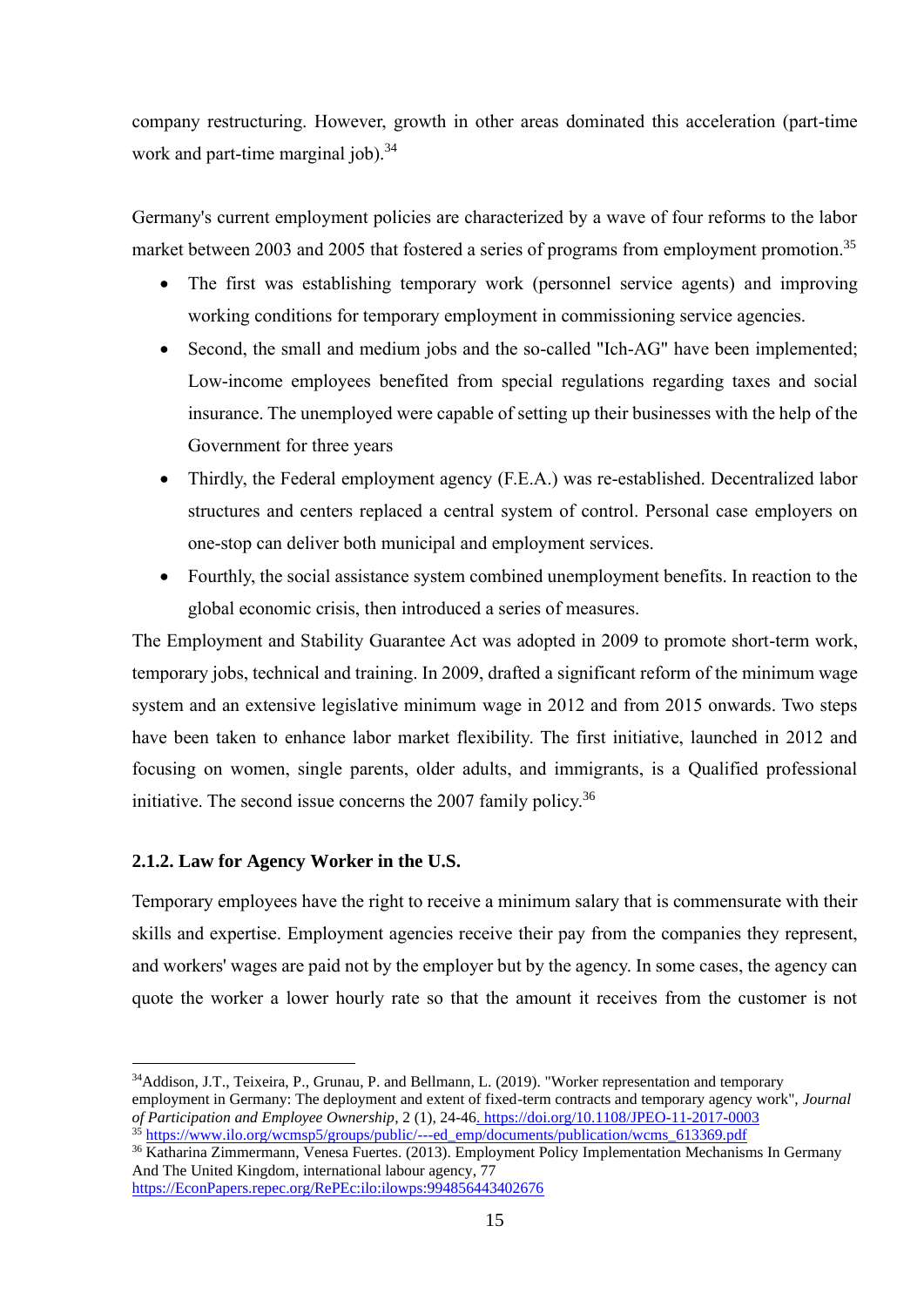disclosed. They use agencies to employ staff to ensure that employees are paid the correct salary for their business practices.<sup>37</sup> The table below shows laws for protecting Temporary employees in the U.S.

| <b>FUNCTION</b>           | <b>NAME OF LAW</b>       | <b>FEDERAL</b>    | <b>CONTROL</b>                              |
|---------------------------|--------------------------|-------------------|---------------------------------------------|
|                           |                          | <b>REGULATORY</b> | <b>EXERCISED</b> /                          |
|                           |                          | <b>AGENCY/</b>    | <b>IMPLEMENTATION</b>                       |
|                           |                          | <b>AGENCIES</b>   |                                             |
| <b>Wages</b><br>and       | Fair<br>The<br>Labor     | Wage and Hour     | minimum<br>Establishes<br>overtime<br>wage, |
| <b>Hours</b><br><b>of</b> | <b>Standards Act</b>     | Division          | labor<br>regulation,<br>child<br>pay,       |
| Work                      |                          |                   | inspections.<br>recordkeeping<br>through    |
|                           |                          |                   | Compliance support provided.                |
| <b>Safety</b><br>and      | Occupational             | Occupational      | Workplace<br>inspections<br>and             |
| <b>Health</b>             | Safety<br>Health<br>and  | Safety<br>and     | investigations.<br>Compliance<br>assistance |
| <b>Standards</b>          | Act                      | Health            | and cooperative programs available          |
|                           |                          | Administration    |                                             |
|                           |                          | (OSHA)            |                                             |
| Family<br>and             | Family<br>and            | Wage and Hour     | Workplace<br>recordkeeping<br>and           |
| <b>Medical Leave</b>      | <b>Medical Leave Act</b> | Division          | inspections.                                |
|                           |                          |                   |                                             |
| Whistleblower             | Most<br>labor<br>and     | Occupational      | Protection granted to employees<br>under    |
| <b>Protection</b>         | safety laws as well      | Safety<br>and     | Whistleblower<br>various<br>rules.          |
|                           | environmental<br>as      | Health            | Reinstatement of terminated<br>employees    |
|                           | laws                     | Administration    | and awarding payment of back wages          |
|                           |                          | (OSHA)            | by the employer                             |
|                           |                          |                   | $\overline{20}$                             |

Figure-1 Agency law<sup>38</sup>

Principles and laws can help agencies and companies to maintain relationships to run the organization successfully. The Worker Power Recovery Act 2020 was introduced on July 16, 2020, by Representative Joe Kennedy III (D-MA) and Representative Emmanuel Cleaver (D-MO).<sup>39</sup> It's

<sup>&</sup>lt;sup>37</sup> Patti Richards. (2019). Rights of Agency Workers. https://smallbusiness.chron.com/rights-agency-workers-46817.html

<sup>38</sup> Stone, K. (2006), *supra nota* 4

<sup>39</sup> <https://cleaver.house.gov/media-center/press-releases/reps-cleaver-kennedy-introduce-restoring-worker-power-act>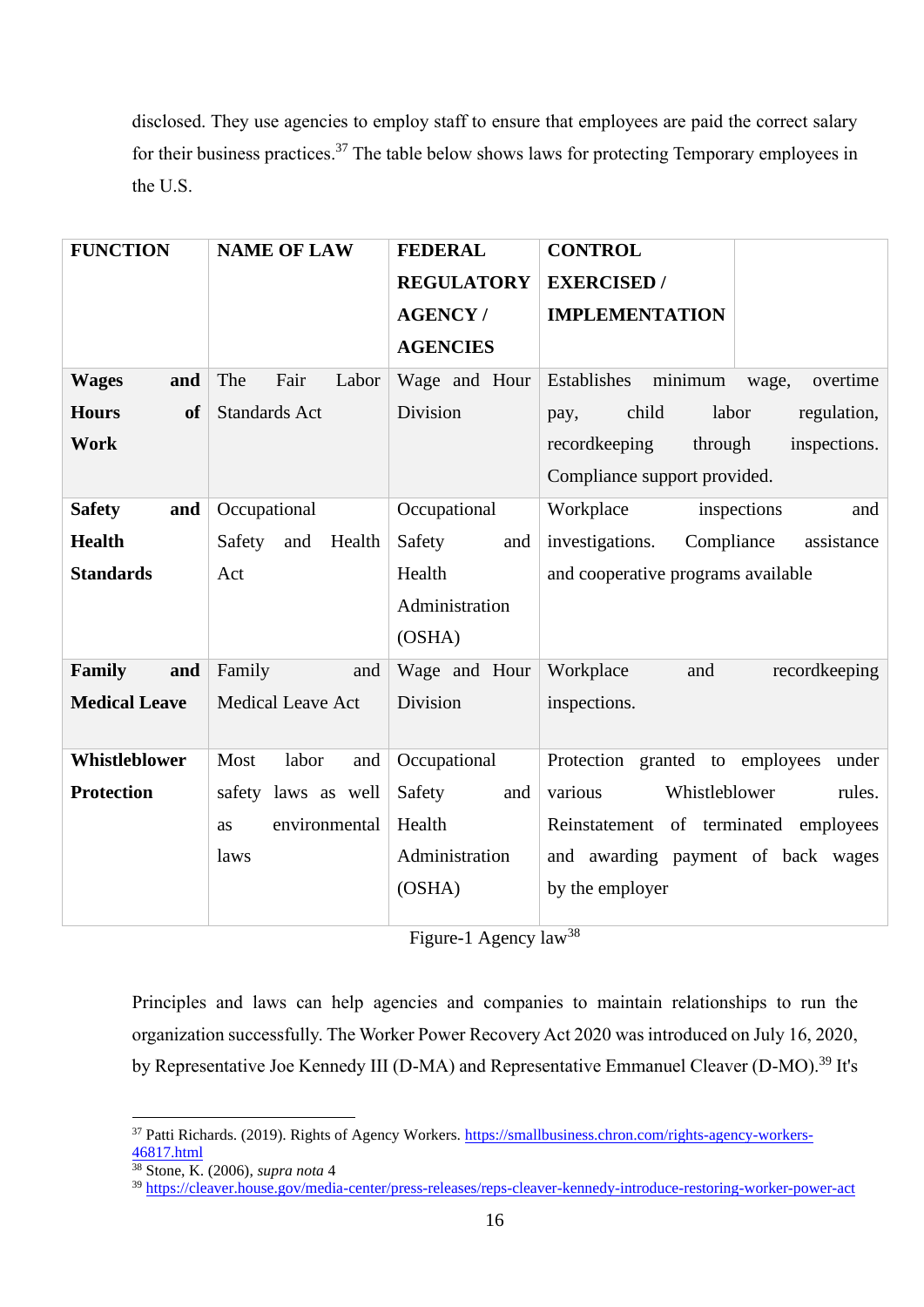the first federal bill to recommend regulating temporary agencies in more than 20 years, and it's a significant victory for temps and our allies. The bill would drastically reduce subcontracting in common ways by guaranteeing temporary workers:

- Equal pay for equal work
- Equal Training for the Safer Workplaces
- The right to know all information related to work assignments.
- the true path of lasting action

The bill is still far from Law. However, if enacted, it would give temporary workers additional rights and the ability to enforce those rights.

An agency worker is permitted to the same primary conditions that they would have had to do the same job had they been hired directly by the recruitment company. This only applies once they have assumed the same role, whether on one or more assignments, with the same tenant for 12 consecutive calendar weeks. There are complex rules regarding calculating the qualifying "hour" for 12 weeks, so it may be helpful to speak with legal counsel if you have any doubts as to whether an individual has reached the qualification period. The corresponding terms and conditions that agency workers are entitled to after the qualification period are Wage (including base salary, vacation pay, or bonuses related to individual performance, commission, or overtime):<sup>40</sup>

- Duration of work time
- Night work
- Meal break
- Rest period and
- yearly vacation.

Provided that the eligibility requirements are met, employees of the agency are entitled to receive S.S.P. Again, the obligation to pay this amount is the agency's responsibility, but commercial arrangements may dictate that the recruiting company should cover the cost. Any improved sickness wage for the company provided by the recruitment company will not come under Arab West Reports, so the agency worker will not be entitled to this. A compensation program that offers a total of \$150,000 and potential medical benefits to employees (or some survivors of) in the Department of Energy, its contractors, and subcontractors due to cancer due to radiation exposure or certain illnesses caused by exposure. The Energy Official Labor Infrastructure

<sup>&</sup>lt;sup>40</sup> Charlotte Allery. (2018). What are the legal rights of agency workers? [https://www.personneltoday.com/hr/what](https://www.personneltoday.com/hr/what-are-the-legal-rights-of-agency-workers/)[are-the-legal-rights-of-agency-workers/](https://www.personneltoday.com/hr/what-are-the-legal-rights-of-agency-workers/)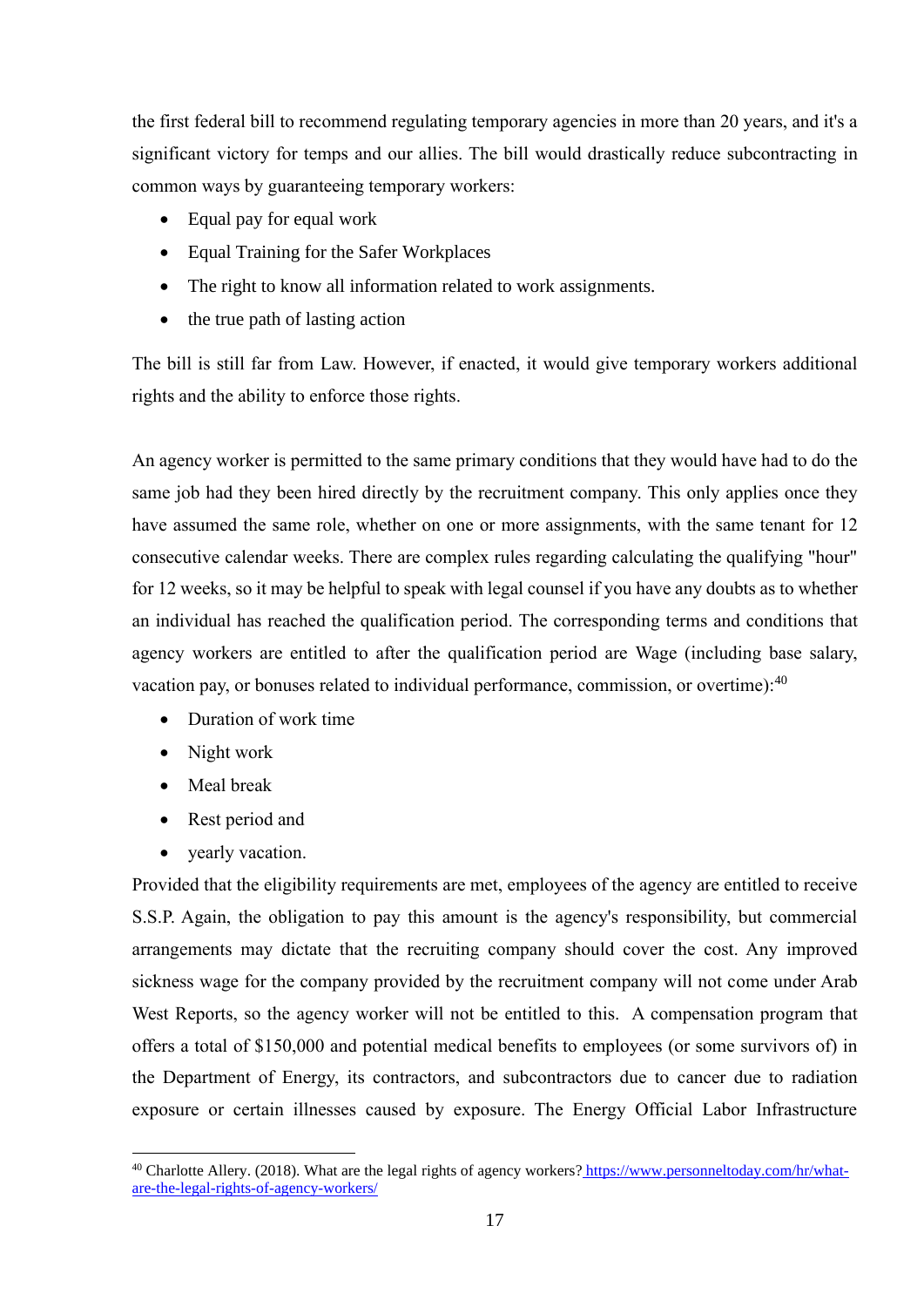Compensation Program is a compensation program. The Department of Justice considers that it is eligible for compensation as uranium workers following Article 5 of the Radiation Exposure Compensation Law for beryllium or silica incurred during duty and the \$50.000 lump sum and potential medical benefit to individuals (or some survivors).<sup>41</sup>

#### <span id="page-18-0"></span>**2.1.3. Comparison of Laws and The Employment Market**

The table below shows the difference between the employment market in Germany and the U.S.A.

|                     | <b>US JOB MARKET</b> | <b>GERMAN JOB</b> |
|---------------------|----------------------|-------------------|
|                     |                      | <b>MARKET</b>     |
| Population          | 325 Million          | 82 Million        |
| Unemployment rate   | 3.9%                 | 3.5%              |
| no. of unemployment | 12675000             | 2870000           |
| No. of open jobs    | 6.7 M                | 1.2 <sub>m</sub>  |

Figure-2 comparison between U.S. and Germany <sup>42</sup>

In the U.S., jobs provided by temporary agencies make a new record, and last year, agencies supplied 3.2 million jobs to individuals  $43$ . It has been observed that employment through a temporary agency has grown four times faster in the U.S., considering the overall employment environment. The rise has been estimated since the end of the Great Recession in 2009. America is a big country, but studies show that only three states, including California, Illinois, and Massachusetts were able to implement worker protection laws for Temporary workers. This shows that legal protections for temporary workers don't prevail in many of the U.S. Studies show that temporary workers in the U.S. have primarily been subjected to abuse on the job, harassment, injury, and illegal conduct. Temporary workers in many manufacturing and construction companies of the U.S. face problems due to low pay, no incentives and benefits, and risk of injury due to constant hard work. There is a considerable need to improve labor standards immediately. Between 2014 and 2017, the U.S. had hired many temporary workers in "Freight, Stock, and Material Movers." The occupation involves frequent freight movement and stock, and the chances

<sup>41</sup> <https://www.dol.gov/general/aboutdol/majorlaws>

<sup>&</sup>lt;sup>42</sup> Madeline. (2008). Recruiting in Germany vs. USA: What Are the Differences? https://www.talention.com/blog/recruiting-in-germany-vs.-usa

<sup>&</sup>lt;sup>43</sup> National employment law project, 2019. Temporary Jobs Are Growing Fast, But Temp Workers Have Few Legal Protections. Available at: [https://www.nelp.org/news-releases/temporary-jobs-growing-fast-temp-workers-legal](https://www.nelp.org/news-releases/temporary-jobs-growing-fast-temp-workers-legal-protections/)[protections/.](https://www.nelp.org/news-releases/temporary-jobs-growing-fast-temp-workers-legal-protections/) Accessed on: April  $30<sup>th</sup>$ , 2021.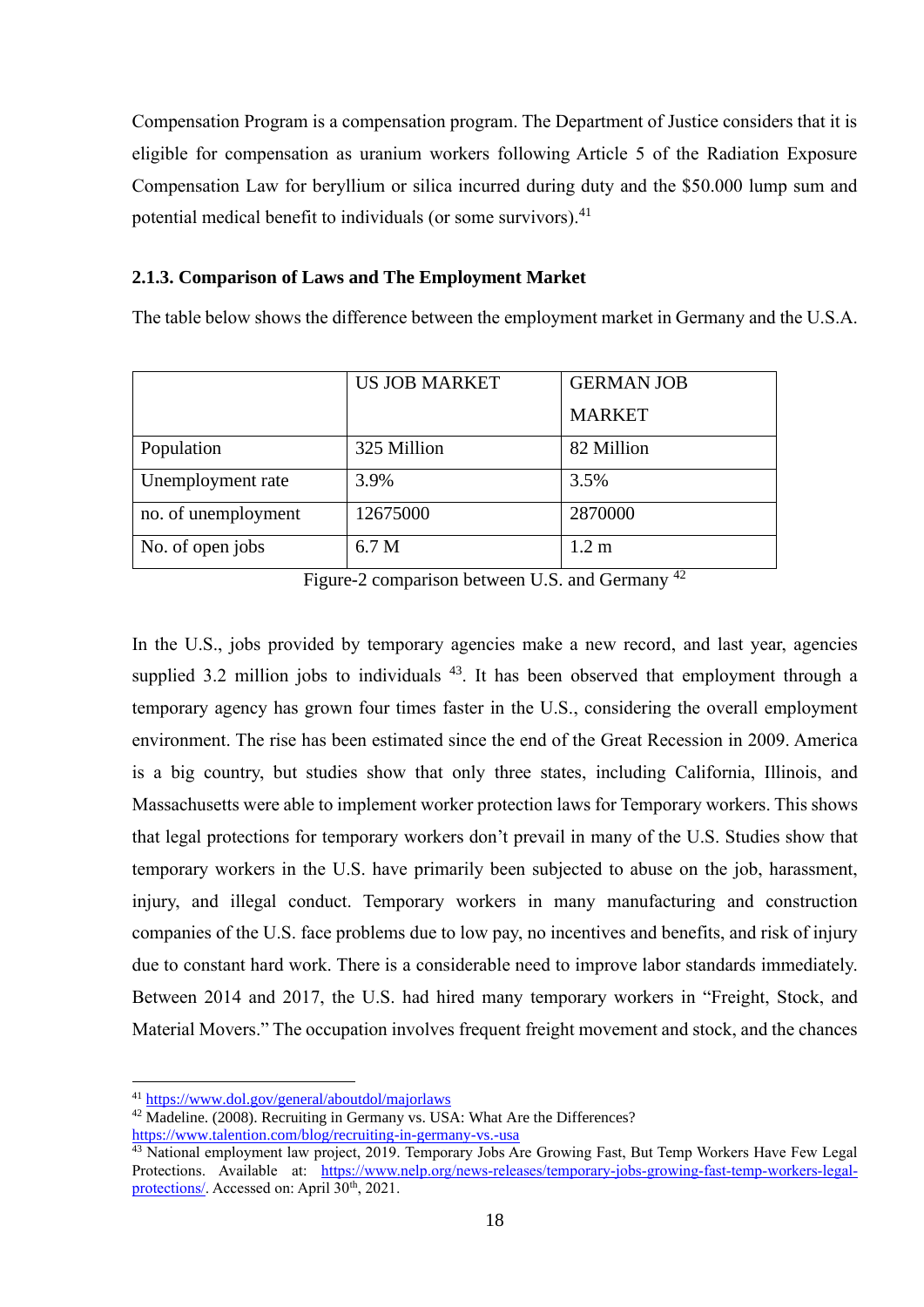of injury are higher than in other professions. It has been observed that the injury rate is 3.4 times the average rate in that occupation. Besides this, the median hourly wage for temporary workers in the U.S. is low compared to permanent workers. According to German Law, temporary employees must be equally paid as permanent employees after nine months of hire. This shows that German laws are better than U.S. laws for the protection of temporary workers.

Temporary workers in the U.S. for their full-time service have been paid 41% less than permanent employees. In terms of benefits, only 12.8% of temporary workers have been provided with health insurance by the employer compared to 50% of workers in standard work arrangements<sup>44</sup>. Unlike Germany, temporary workers in the U.S. have faced wage theft more frequently than permanent workers. Moreover, they are at a greater risk of injury on the job when compared to permanent workers.<sup>45</sup> Discrimination based on race and gender is becoming more popular in U.S. employment. It has been found that the Temporary agencies and clients are using code words to favor or disfavor any particular employee based on race and gender. Studies have shown that the U.S. is among other developed countries with the weakest regulation for the protection of temporary workers. It is recommended to include Germany's equal pay and equal benefits regulations for the temporary worker in the U.S. laws. Besides this, every temporary worker must be given equal rights to report any abuse or illegal act with full support from management and higher authorities that can be achieved through policy amendments.

## <span id="page-19-0"></span>**2.2. What Constitutes A Restriction or Violation of Temporary Worker(s) Right?**

Under the Directive 2008/104/E.C., which was implemented by the European Parliament whereby the E.U. Temporary and Agency Work Directive has established a right of equal treatment on working time and pay for agency workers compared to direct workers.<sup>46</sup> Likewise, in the U.S., there are currently laws in place to protect the rights of Temporary workers in some states like:

• **ILLINOIS**: The Temporary Work Services Act and Day were passed in 2005 and set out fundamental rights for temporary workers.<sup>47</sup> This included the right to know who they are

<sup>44</sup> Madeline. (2008), *supra nota* 42

<sup>45</sup> Smith, C. K., Silverstein, B. A., Bonauto, D. K., Adams, D., & Fan, Z. J. (2010). Temporary workers in Washington state. *American journal of industrial medicine*, 53 (2), 135-145.

<sup>46</sup> McGaughey, Ewan. (May 18, 2010). Should Agency Workers Be Treated Differently? LSE Legal Studies Working Paper No. 7/2010, Available at SSRN: [http://dx.doi.org/10.2139/ssrn.1610272](https://dx.doi.org/10.2139/ssrn.1610272)

<sup>47</sup> [https://www.seyfarth.com/dir\\_docs/publications/Complyingwithlaborservicesact.pdf](https://www.seyfarth.com/dir_docs/publications/Complyingwithlaborservicesact.pdf)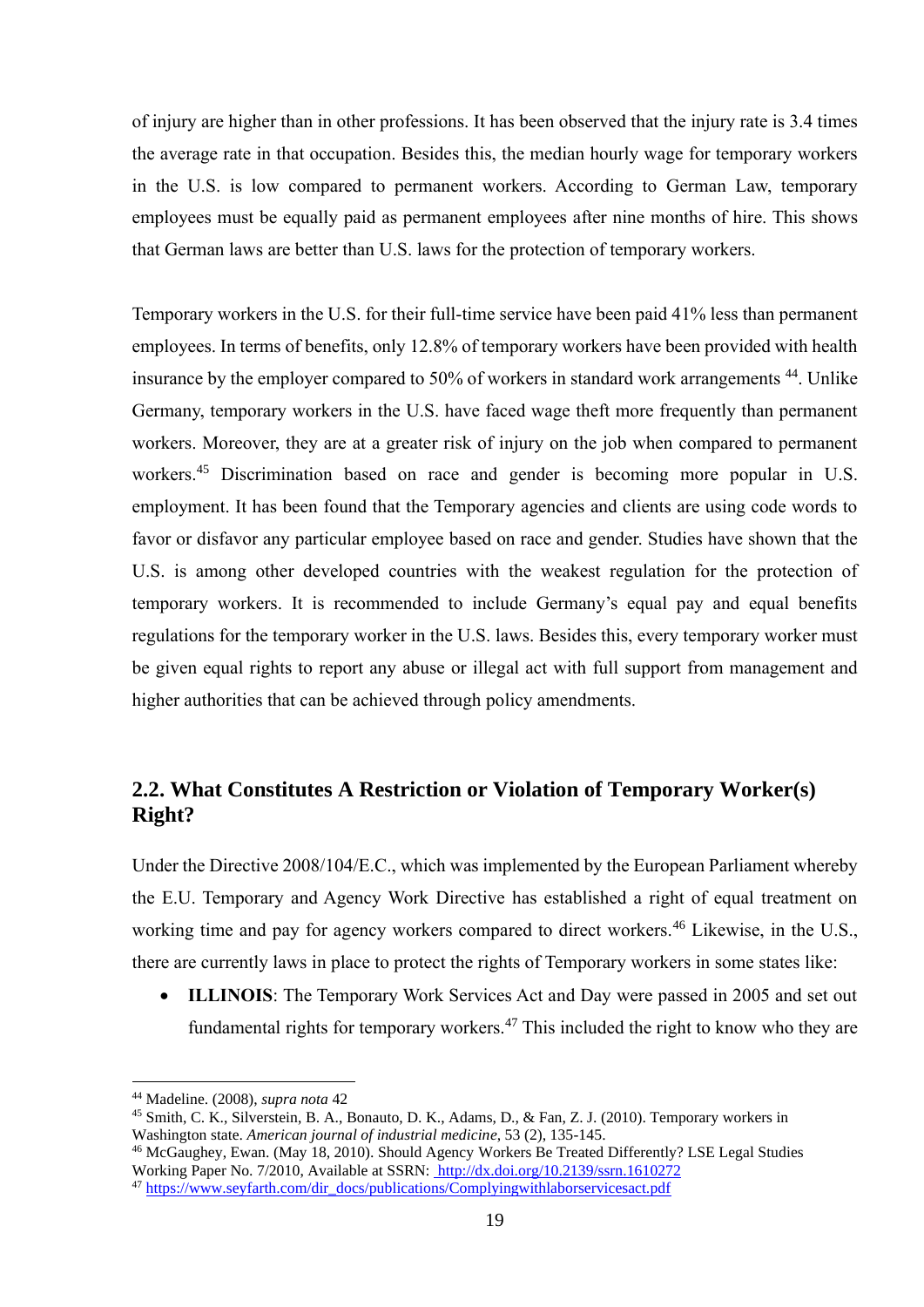working for and receive their writing salary rates. The Law was amended and enlarged in 2018 through the Responsible Job Creation Law, which again sanctioned the nation's first protections against discrimination, wage theft, and penetration.

- **CALIFORNIA**: California's temporary worker protections hold host employers accountable when recruitment agencies fail to pay their workers' salaries or violate safety. Assembly Bill 1897 was endorsed into Law in 2014 despite strong protests from the employment industry.<sup>48</sup> The industry has fought explicitly against providing information, including "employee hours" and "customer names" on their employees' salaries.
- **MASSACHUSETTS**: The Temporary Workers' Right to Know Act, passed in 2013, is seen as a model for other state legislation. It requires recruitment agencies to give employees written notice that includes basic information about any job they are sending the employee to.<sup>49</sup> This consists of the pay rate and whether the position requires clothing, tools, licenses, or special training. Despite the essential and potentially life-saving information this Law provides, the employment industry has vehemently opposed and lobbied against its passage.

There are various benefits available to employees but which are limited to temporary workers in the U.S. Some of them will be explained below:

In the U.S., Discrimination in employment is banned by several federal statutes. The Equal Pay Act of 1963 expects employers to pay the same wages for similar work regardless of gender.<sup>50</sup> The Age Discrimination in Employment Act of 1967 (ADEA) is against discrimination due to age, while the Americans with Disabilities Act (A.D.A.) proscribes employment discrimination based on the physical appearance of an employee.<sup>51</sup> Under the Title VII of the Civil Rights Act of 1964, it kicks against ethnics, nationality, belief, culture, gender, and race discrimination in employment.<sup>52</sup> With these statutes, temporary and permanent workers should now be treated in the same accord, which will make the working environment to be free from discrimination as long as they have the prerequisites.<sup>53</sup> However, there is a limit in size and coverage for the antidiscrimination law. In a bid to reduce the employee workforce, employers tend to group their

<sup>48</sup> https://www.propublica.org/article/california-governor-signs-bill-to-protect-temp-workers

<sup>49</sup> https://malegislature.gov/Laws/SessionLaws/Acts/2012/Chapter225

**<sup>50</sup>** 29 U.S.C. § 206(d) (2000).

**<sup>51</sup>** 29 U.S.C. §§ 621-634 (2000).

**<sup>52</sup>** 42 U.S.C. §§ 2000e-2000e-17 (2000).

**<sup>53</sup>** Tarantolo, D. (2006). From Employment to Contract: Section 1981 and Antidiscrimination Law for the Independent Contractor Workforce. *The Yale Law Journal, 116*(1), 170-215. doi:10.2307/20455717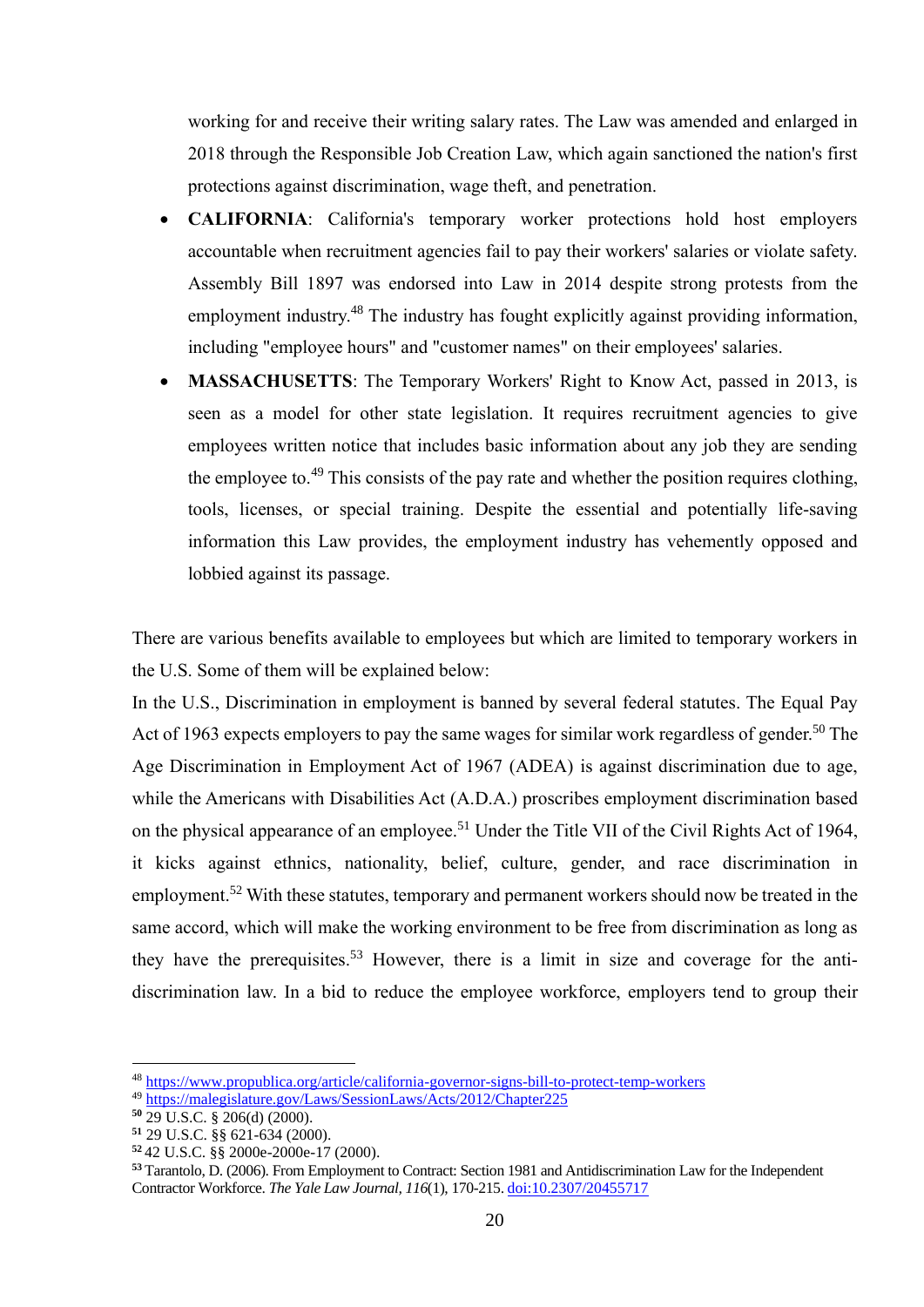workers as independent contractors.<sup>54</sup> So in this situation, the temporary employee can sue the temporary agency and company where he or she suffers job discrimination.<sup>55</sup> The courts, on the other hand, state that before it can be found liable, the employee must prove that the agency is aware of the discrimination. Therefore a temporary worker is secured against discrimination at the workplace and must also make his grievances known to the temporary agency to get the benefit of suing both entities.

There is the unemployment insurance benefit that comes into effect as a result of the agreement and harmonization between the federal and state governments. With the availability of the Federal Unemployment Compensation Act, the states have an opportunity and avenue to create and formulate their plans. Generally, states specify their mode of qualification, requirement, eligibility, benefit, prerequisites, and duration of the benefit. However, the State requirement often seems to be difficult for the temporary workers to meet.<sup>56</sup> For the temporary workers to qualify for unemployment insurance, it is required of them to have worked or being employed for a specific period and must have earned more than the minimum wage. It often occurs that Temporary workers do lack the required minimum wages or hours that will make them qualify for unemployment insurance.

Another benefit worth focusing on where the Temporary workers right are limited the Family and Medical Leave Act (FMLA). This Act enables the employee to be granted unpaid leave for up to twelve weeks by the employer, which includes leave to care for a sick parent, child or spouse, adoption or birth of a child.<sup>57</sup> Under this Act, the employee does not receive any wages from the employer during the leave period, but the employer must continue the health plan coverage if available. However, several temporary workers are prohibited from the FMLA benefit due to its stringent eligibility conditions. To be qualified, an employer has to hire at least fifty employees above within the space of twenty weeks, and the employee also must have worked and completed 1250 hours for at least twelve months. So, as a result of the conditions stated above, it is difficult for the Temporary workers to meet the requirements and therefore cannot be qualified to enjoy this

**<sup>54</sup>** See Arbaugh v. Y & H Corp., 380 F.3d 219 (5th Cir. 2004), rev'd and remanded, 126 S.Ct. 1235 (2006),

**<sup>55</sup>** Magnuson v. Peak Technical Servs., Inc., 808 F. Supp. 500, 507 (E.D. Va. 1992); Amomore v. Merrill Lynch, Pierce, Fenner & Smith Inc., 611 F. Supp. 344, 348 (D.C.N.Y. 1984). See generl Jason E. Pirruccello, Contingent Worker Protection from Client Company Discrimination: Statutoty Coverage, Gaps, and the Role of the Common Law, 84 TEX. L. REV. 191 (2005).

**<sup>56</sup>**https://oui.doleta.gov/unemploy/uifactsheet.asp

<sup>57</sup> 29 U.S.C. §§ 2601 et. seq (2000).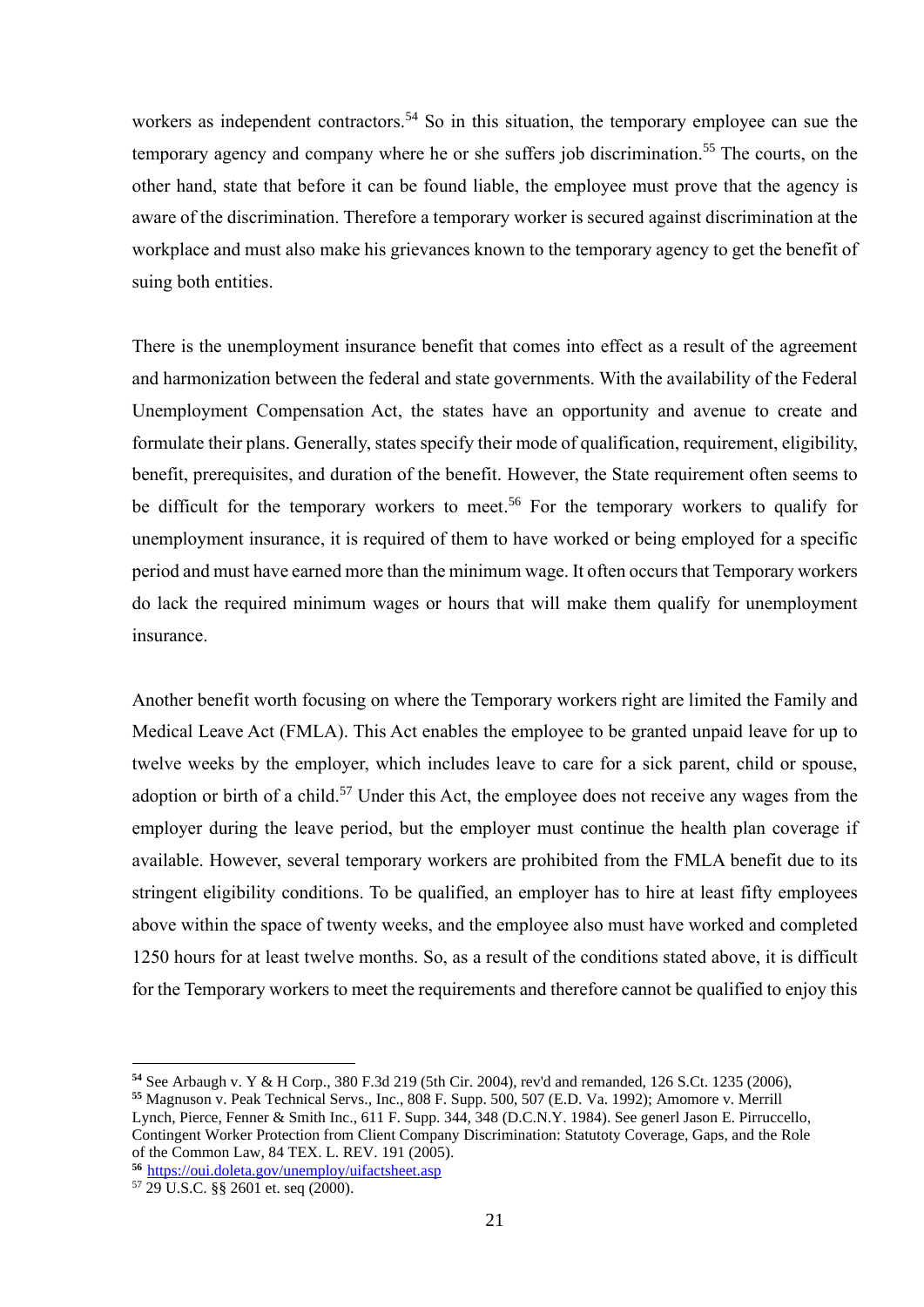benefit (FMLA).<sup>58</sup> To this end, there are huge difficulties for temporary workers to get the protections and benefits in most employment law statutes. Besides, the statutory employer is classified as the temporary agency by most states' laws which theoretically limit temporary workers' unemployment and workers' benefits.

<sup>58</sup> Befort, S. (2003). Revisiting the Black Hole of Workplace Regulation: A Historical and Comparative Perspective of Contingent Work. *Berkeley Journal of Employment and Labor Law,* 24 (1), 153-178. Retrieved May 10, 2021, http://www.jstor.org/stable/24052147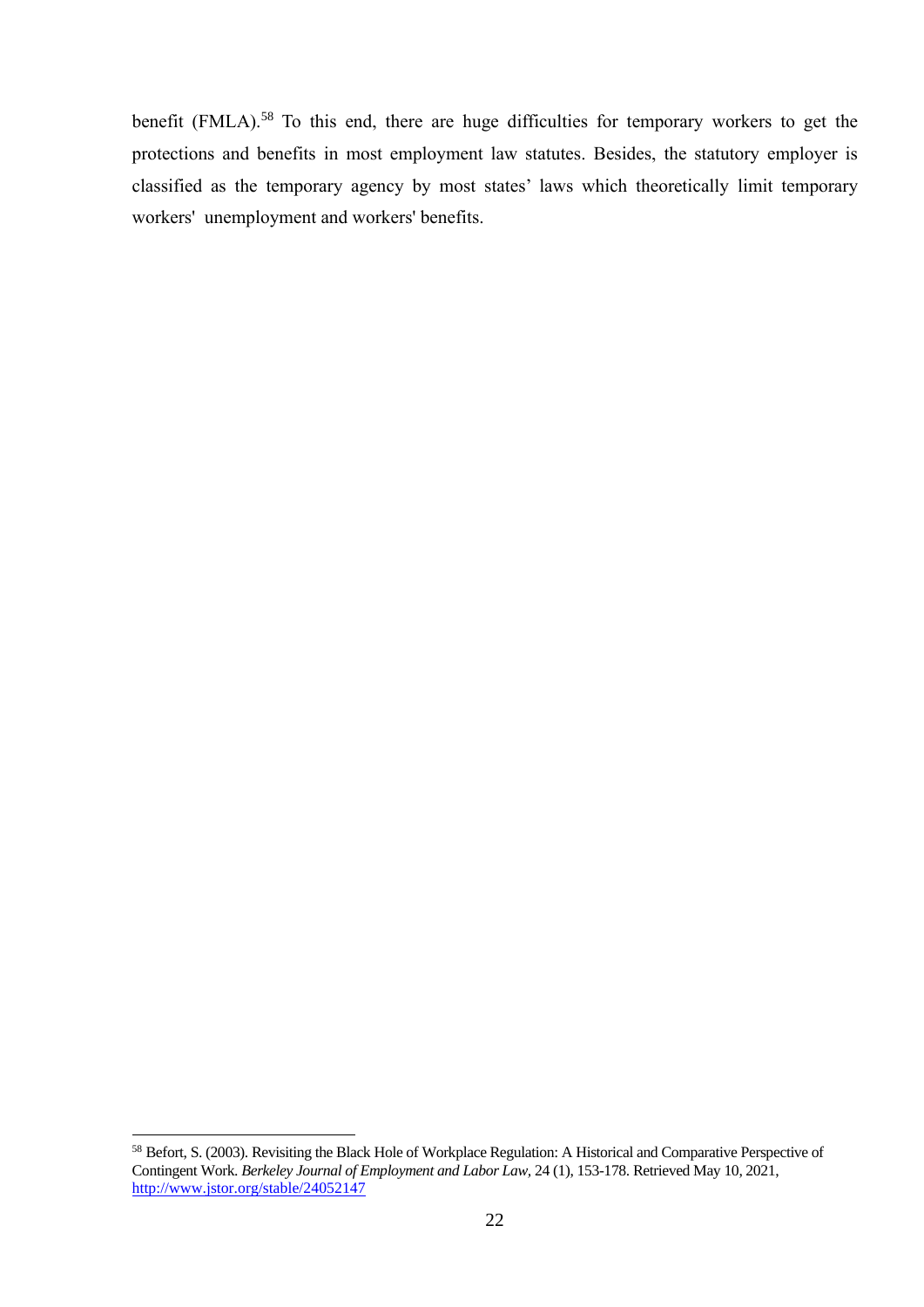## <span id="page-23-0"></span>**3. OUTCOME OF THE RESEARCH**

The primary objective of this study was to identify the impact of agency work on U.S. and German employment law. The study aims to analyze the employment of the U.S. and Germany. The study topic is chosen to examine if any worker's right is violated, how the company uses state laws and international employment laws to cater to the situation. Agency companies have the responsibility to ensure that every worker is provided with full rights to paid leaves, wages, and paid vacations. This shows that they must have complete knowledge of the human rights and ethical responsibilities of the organizations. The agency company often provides employment advice to people so that they can attain their goals. Employment advice makes it easy to choose the professional field according to expertise and skills. Besides this, consultants and recruiters help companies to hire permanent employees. The agencies allow companies to access the employees having the most relevant skills for their operations. Hiring the right employee for the right task will increase system productivity and results in future sustainability. There is various temporary work, and ample examples can be found in construction and agriculture industries where employees have a low level of skills. Different legal and ethical principles have developed to maintain the relationships to run the organization successfully.

### <span id="page-23-1"></span>**3.1 Findings in Germany**

According to Lars (2007), 2% of the workforce in the United Kingdom gets employment through temporary aid agencies, while in Germany, it is 1.4%. <sup>59</sup> Literature shows that employers are trying to cut down the workforce as minimum wages are increased, which is, of course, an ethical act. This gesture is increasing the unemployment rate in countries. The employer can face serious legal issues when he is found to firing an employee due to personal benefit or any unjustified reason. It has been observed that employees must be hired on the same wages instead of increasing the minimum wages will help to reduce the unemployment rate. With the increase in wages, the inflation rate becomes higher, thus increasing the overall cost of commodities. The deployment of temporary workers in Germany is not as different in other countries. Literature specifies that temporary work increases the labor force in both primary and secondary work sectors. However, the work environment and wage policies for

<sup>59</sup> Lars W.Mitlacher. (2007), *supra nota* 8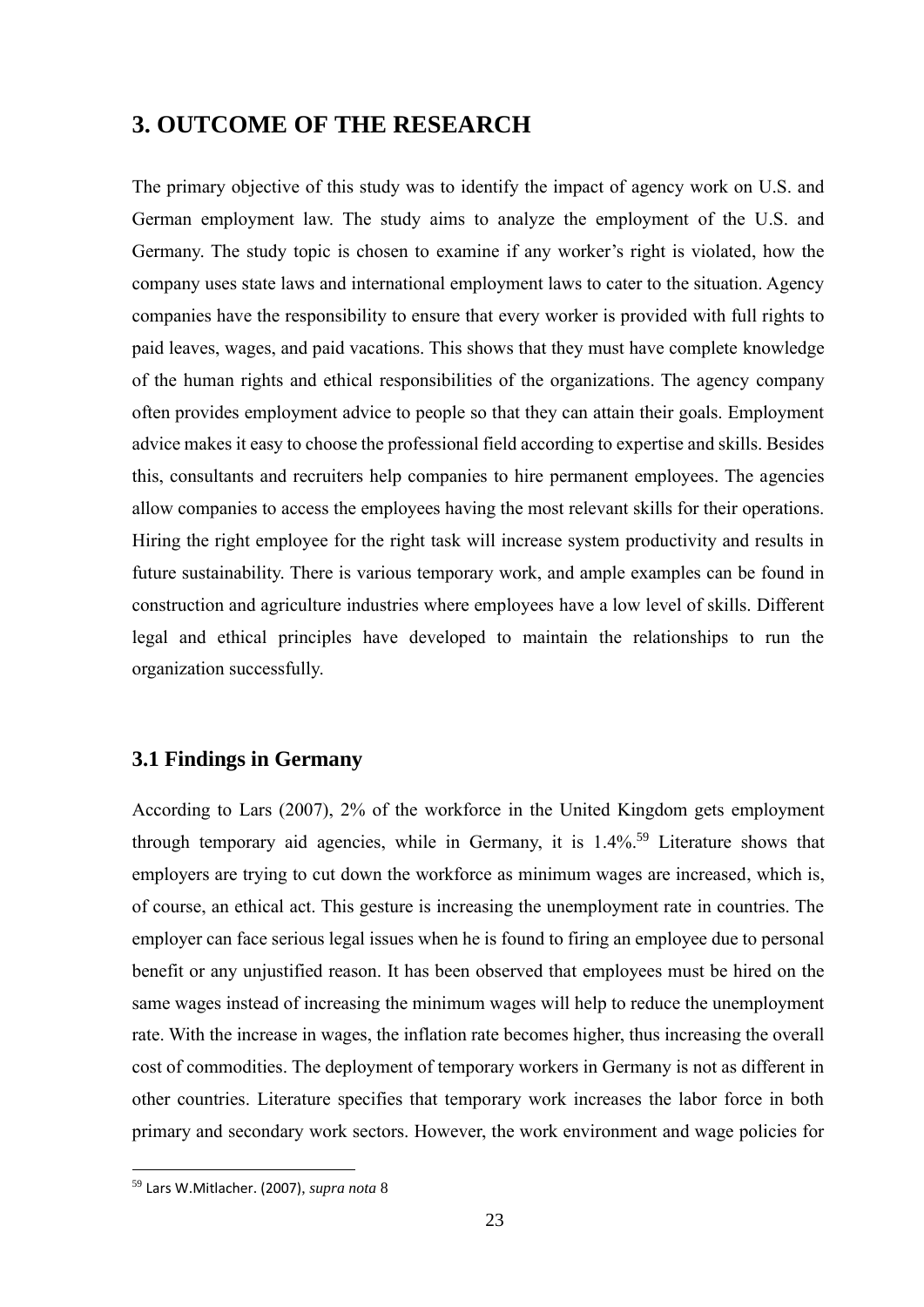both primary and secondary working industries are entirely different. An increase in temporary work has improved access to the labor market and helps create new jobs. During the economic downturn and global crisis from 2008 to 2009, Germany has maintained the employment rate well. The country resolves the economic problems without increasing the rate of unemployment.<sup>60</sup> Where many of the countries are facing issues in retaining their employees, Germany has developed a series of labor reforms to protect labor rights and reduce the risk of unemployment within the country. Studies show that the idea of independent work is rapidly changing in OECD countries. Literature shows that self-independent work is increasing as compared to independent work with secondary representatives.

It has been observed that agency law helps the corporation to act ethically in business dealings and environments. These laws and regulations allow the board members to operate the corporation successfully. Literature specifies that agency laws are designed to take responsible action on the corporate level. Agency laws make the stakeholders protect their investment and reduce the risk of collapse. The literature specified the attitudes, behaviors, and well-being difference between temporary and permanent workers concerning the agency laws. Research shows that temporary working, hiring pressures, and risk of injustice can bring psychological changes in the employees. Inequalities among employees will result in stress and anxiety, which will affect productivity and performance.<sup>61</sup> Their attitudes and behaviors reflect how much they trust their organization and how much they take care of their rights. In Germany, fixed-term contracts are mainly designed to concentrate on employees and trainees in the private sector. Many of the trainees are young and working in different social, public, or academic sectors. It has been observed that temporary employees in Germany focus more on the agency services which leads them to permanent employment.

Moreover, they try to develop new skills to achieve promotions and rewards from the company. Literature shows that agency's work in Germany has grown since 2001. However, it only represents around 2.5% of total employment. The research shows that in mids 2000s, Germany's manufacturing sector has experienced considerable growth.

<sup>60</sup> Rubery, J. (2018), *supra nota* 21.

<sup>61</sup> Bhui, K., Dinos, S., Galant-Miecznikowska, M., de Jongh, B., & Stansfeld, S. (2016). Perceptions of work stress causes and effective interventions in employees working in public, private and non-governmental organizations: a qualitative study. *BJPsych bulletin*, 40 (6), 318–325.<https://doi.org/10.1192/pb.bp.115.050823>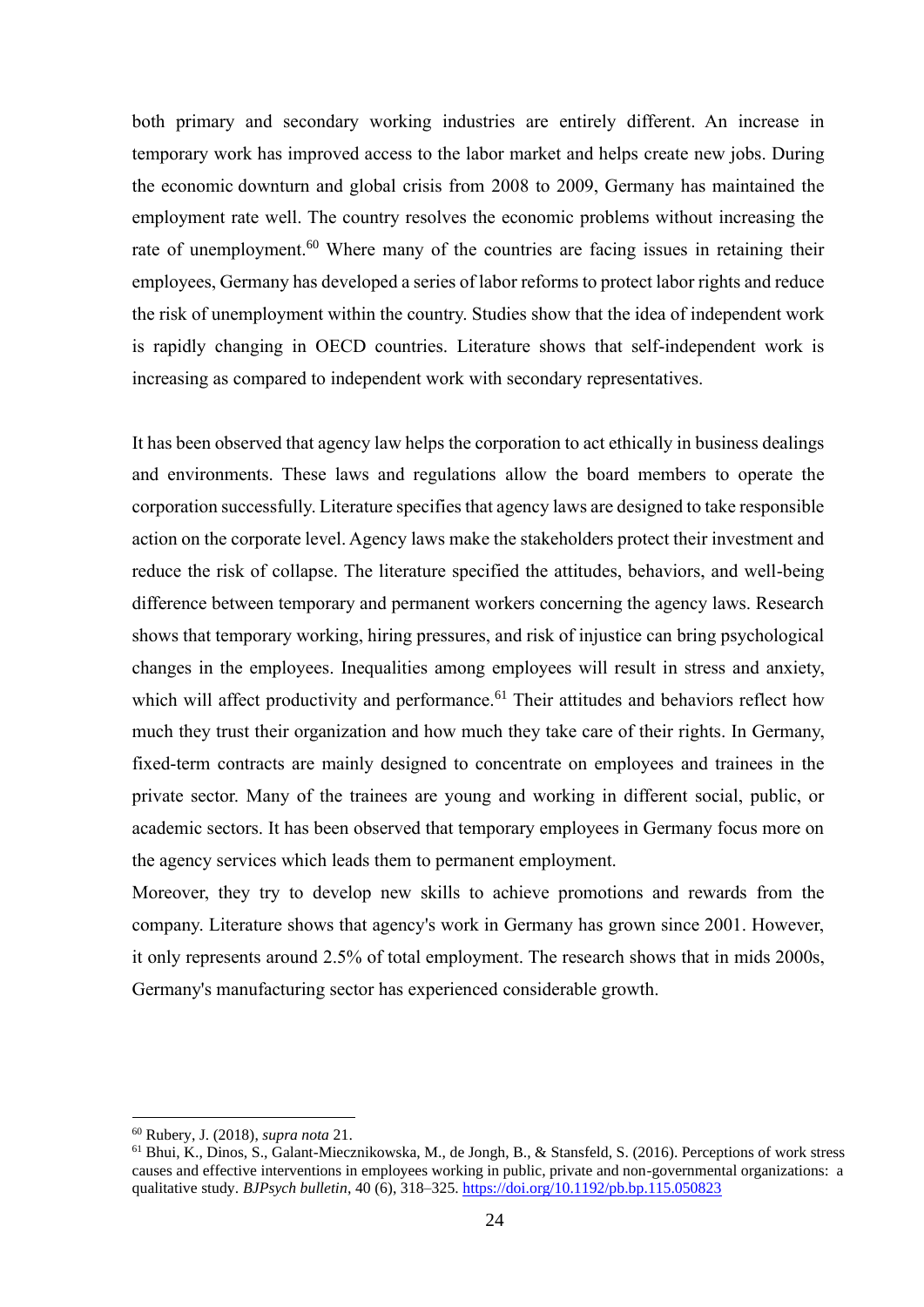The reason for this growth is the country's employment and labor reforms. A collection of four reforms between 2003 and 2005 formulate the labor policies for Germany. The first reform is related to a temporary work environment in Germany.<sup>62</sup> The literature specifies that it improves the working condition for temporary workers. Policies for taxes and social insurance were developed in the second reform and help the low-income workers to meet their daily needs. Literature specifies that the Government announced support for the unemployed population to set up their business. It has been found that the third stage introduces a Federal employment agency (F.E.A.) which issues approval for the foreign employee to work in Germany. The fourth reform works to provide social insurance to unemployed people in Germany to meet the challenges of the global crisis. Besides this, in 2009, the introduction of the Employment and Stability Guarantee Act promotes short-term work, temporary jobs, and training. In the same year, a significant reform regarding the minimum wage system for the employees was developed to protect employee rights. Agency workers in Germany are ensuring the implementation of these reforms within the organization. To increase the labor market flexibility, the country focuses on women, single parents, older adults, and immigrants. The Government is trying to provide these social groups with various employment opportunities to manage their living expenses without depending on any other person. In addition to this, family policies were also developed to serve the same purpose.<sup>63</sup>

#### <span id="page-25-0"></span>**3.2 Findings in the U.S.**

The literature specified that the increasing use of temporary workers in the U.S. accidentally influences the working environment of permanent workers along with their working conditions. Moreover, it demands permanent oversight and an increased level of responsibility from the permanent workers. Studies show that this situation could lead to increased workload among the permanent workers. There are possibilities that the tasks assigned to a permanent worker can be changed by a temporary worker and permanent employees concern more about internal mobility and development opportunities. The hiring of temporary employees will increase the competition level among the employees who are at the bottom of the corporate hierarchy and working to make the company running. However, competition between the

 $62$  Möller, J. (2010). The German labor market response in the world recession–de-mystifying a miracle. Zeitschrift für Arbeitsmarktforschung, 42 (4), 325-336.

<sup>63</sup> *Supra nota 35.*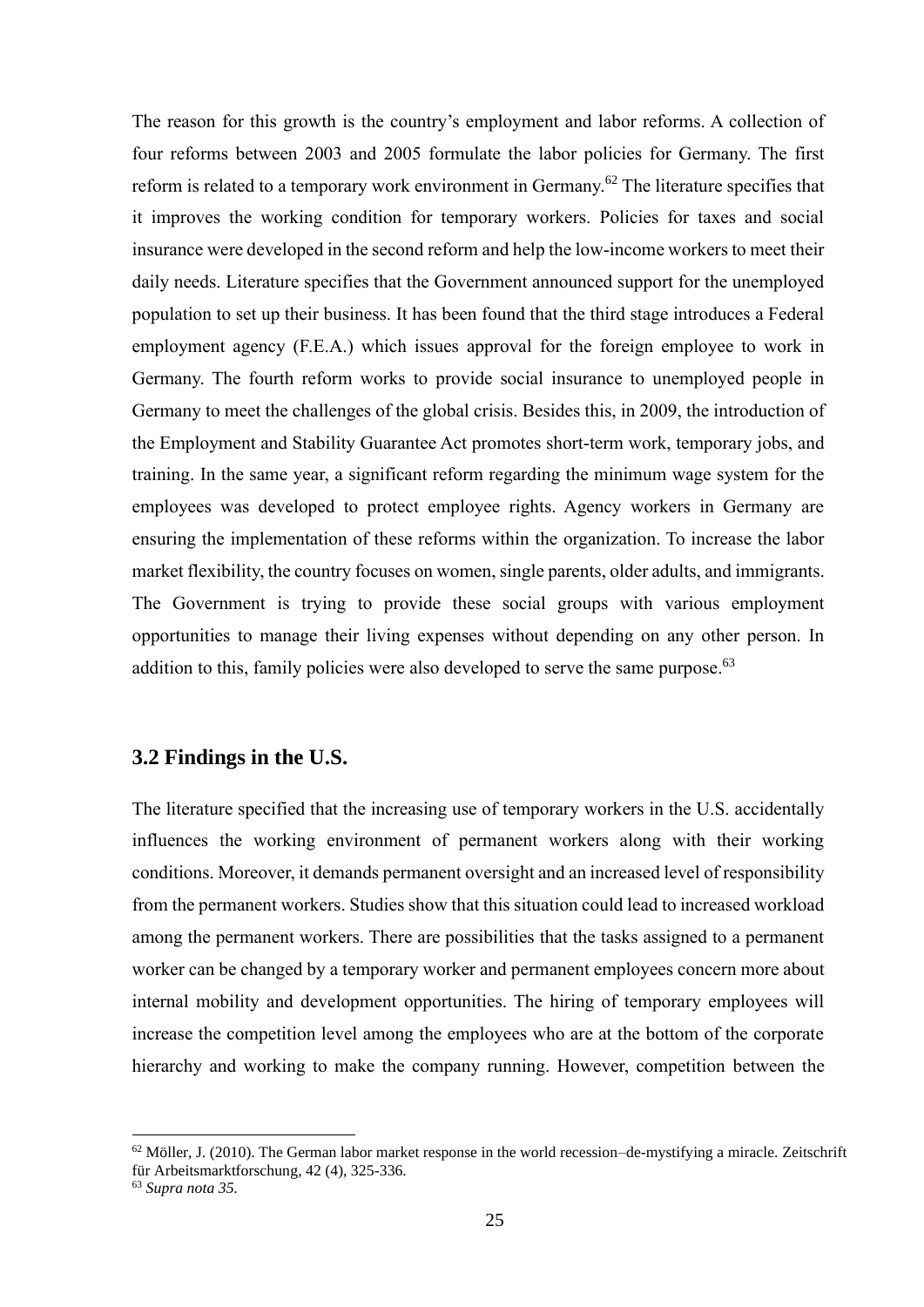employees will increase motivation towards innovation. <sup>64</sup> There are possibilities that temporary workers working in the U.S. may become permanent by the organization, which prevails a sense of insecurity among the employees. The literature further specifies that this could reduce the level of trust that payment employees maintain in their organization. They may think the company violates their expectation which ultimately results in poor performance.<sup>65</sup> This scenario highlights the need and importance of strict policies to make a temporary employee permanent without violating the rights of already existing permanent employees. Law on Agency work in the U.S. should try to look into this matter more deeply to avoid future conflicts between employees and organizations.

The research has found that Law for agency workers in the U.S. works for the rights of both temporary and permanent employees. According to the rules, temporary employees have the right to receive minimum wages. In the U.S., employment agencies receive their pay from the companies they represent, while workers can gain their wages from the agency rather than employers. The agency workers ensure that every employee will gain complete access to benefits and incentives after completing the contract period. It has been analyzed that the U.S. is utilizing agencies to hire staff and to ensure that they are paid the correct salary for their skills and business activities.<sup>66</sup> Hiring staff through agencies is providing them with the responsible and skilled personnel that are suitable for the current vacancy. When the eligibility requirements for Statutory Sick Pay ( S.S.P. ) are met, employees of the agency can gain benefits from the paid leaves. It has been found that the agency is responsible for paying this amount to the employees according to the rules and regulations. However, the recruiting company should cover the cost specified under the commercial arrangements. Moreover, in the U.S., a compensation program of 150,000 and potential medical benefits are offered to the employees that are facing cancer due to energy radiation in the Department of Energy. Besides this, a compensation Law for beryllium or silica experienced during duty and introduces a \$50.000 lump sum along with the potential medical benefit to employees working at the site.<sup>67</sup>

 $64$  De Bondt, R, and Vandekerckhove, J. (2012). Reflections on the relation between competition and innovation. *Journal of Industry, Competition and Trade*, 12 (1), 7-19.

<sup>65</sup> Boeri, T. (2020), *supra nota* 25.

<sup>66</sup> Weil, D. (2018). Creating a strategic enforcement approach to address wage theft: One academic's journey in organizational change. 60 (3).

<sup>67</sup> Charlotte Allery. (2018), *supra nota* 40.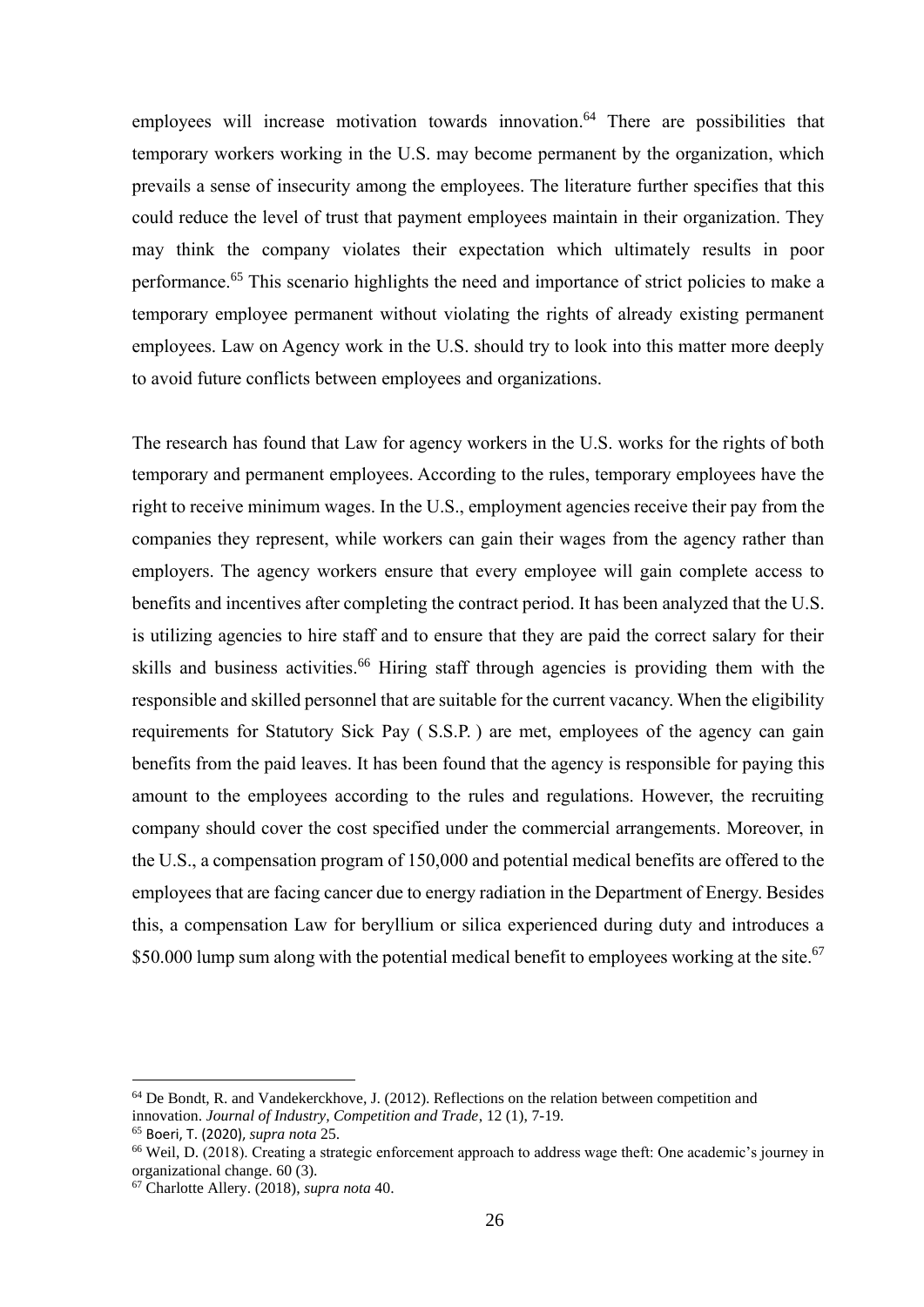## <span id="page-27-0"></span>**CONCLUSION**

The study applies the comparative qualitative method to analyze the impact of agency work on U.S. and German employment law. It has given deep insights into the role of agents in improvising the employment law. The qualitative method used in this research makes it practical to analyze different legal articles based on the employment law of the U.S. and Germany. Although the idea of qualitative design helps analyze the study topic, however, a quantitative design can give more profound insights into the study topic. The study revealed essential points related to agency work in Germany and the U.S. The analysis indicated that agency work in Germany is implemented to protect the rights of workers. The agency worker covers sick leaves, holidays, and pregnancy leaves of the permanent workers. The analysis shows that agency workers must have complete knowledge of human rights and should guide companies on how to treat their employees well. The labor market in Germany has increased significantly due to labor reform. Agency workers help the company in the hiring process and ensure that the company chooses the right person for the right job. Agency workers know the ethical and legal principles developed to run the organization successfully.

However, several legal issues in the working environment relating to temporary staffing can be found to broadly generate confusions about who is or not considered an employee of an organization. On a different occasion, we have seen workers being referred to as temporary staff and not employees of an organization and this shows how temporary workers are being been viewed in a working environment. The scenario is especially common in regards to temporary workers who are being provided by agencies that typically employ, groom and pay their salaries. The temporary workers don't have a recognized relationship with the organization they are being posted to as there is no agreement among them and this mindset can lead to a legal dispute. Nonetheless, the law tends to ignore this heading and empathised rather on the level of control imposed over a person's daily exercises.

Studies show that temporary work agencies are used more in the U.S. than in Germany. The workforce of temporary agency workers is small as compared to the permanent working employees. However, they play an essential part in the development of organizations. It is also observed that employers are trying to reduce the workforce as minimum wages paid to the employees increased. When an employer is found to be involved in such an unethical act, then he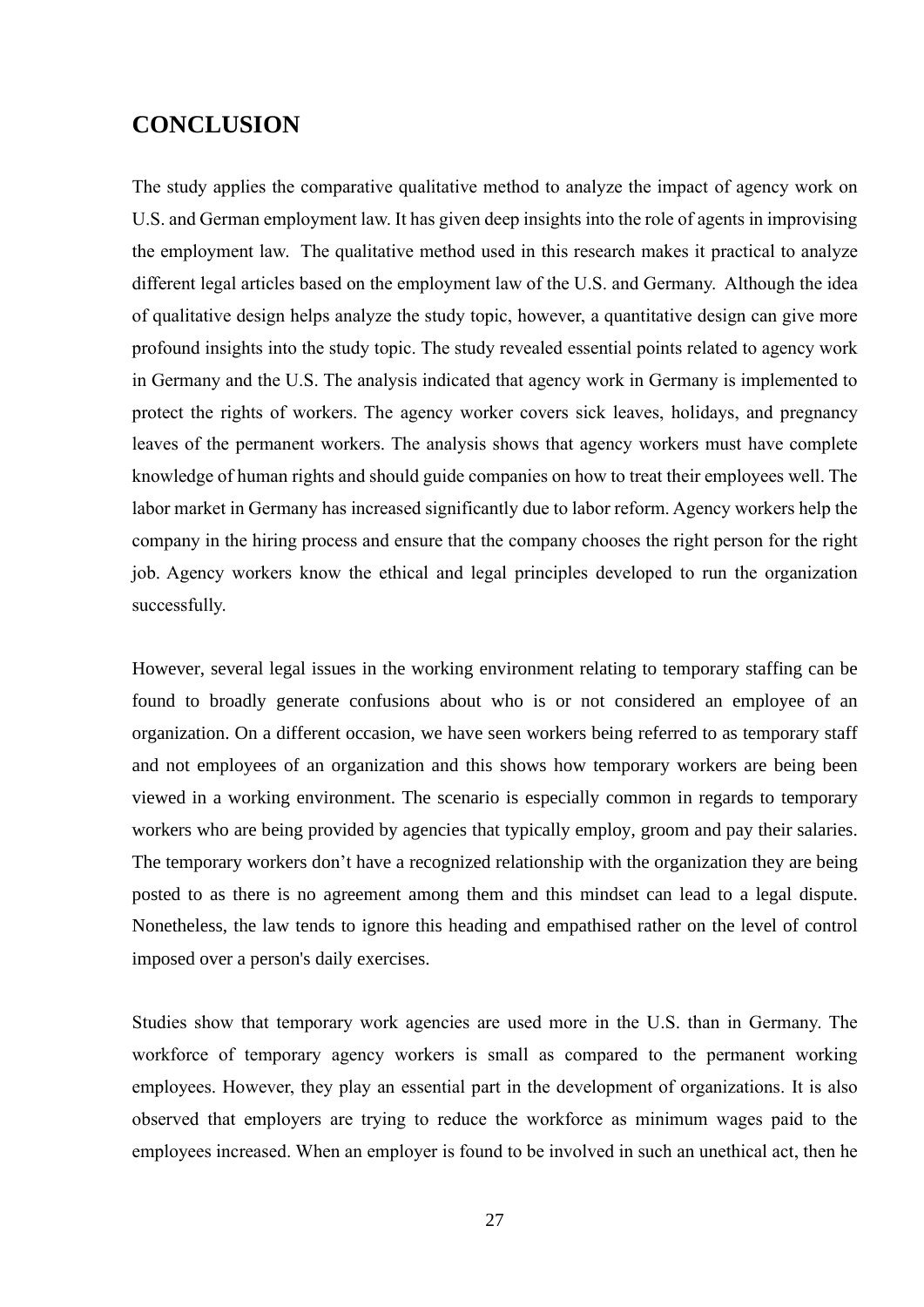or she might face serious legal issues. The study revealed that the inflation rate becomes higher when minimum wages enhance which reflects an increase in commodity price.

Research shows that temporary agency workers have a considerable influence on the overall labor force. Their deployment has a remarkable impact on the workforce which will change the labor market of both Germany and the U.S. The deployment of temporary workers in Germany affects both primary and secondary work sectors. It has been evaluated that temporary workers have increased the labor market and makes the industries introduce new jobs for the population. This will reduce the unemployment rate to a significant extent. Although the economic crisis from 2007 to 2009 increase the unemployment rate in many countries, Germany had cope up with this situation more efficiently. Different labor reforms are being developed to protect them from unemployment. Companies are advised to reduce the unemployment rate as much as possible. After the global recession, Germany has gone through a significant shift in labor policies to reduce the unemployment rate in the country. The policies focus on involving young people in the market and provide them opportunities to grow the country's economy. The Government has announced social support reform for the unemployed person and announce incentives for the existing employees. Findings show that the Germans are on the right track to protect the rights of their employees and an unemployed person even in the global crisis.

Besides these reforms, the E.U. directive [2008/104/E.C.](https://eur-lex.europa.eu/legal-content/EN/ALL/?uri=CELEX%3A32008L0104) is designed to protect the rights of employees from temporary work agencies. It ensures that employees working through employment [agencies](https://en.wikipedia.org/wiki/Employment_agencies) are treated equally as the employees hired by companies and do the same work. The study reveals that temporary work in the U.S. significantly affects the permanent worker. Permanent workers have a huge responsibility to the organization, which may increase their workload. Study shows that tasks assigned to permanent worker sometimes replaced by the temporary worker. In the U.S., permanent employees are much concerned about the increasing temporary workforce. There are chances that permanent employees mistrust the organization in their treatment against the temporary workers. Increasing force brings significant competition among the employees, and there are possibilities that some temporary employees will gain huge rewards irrespective of the permanent one. The study reveals an essential scenario of insecurity among the permanent employees due to the presence of temporary employees. Research shows that when a temporary worker makes permanent by the organization, there might be a sense of insecurity in the permanent staff. Employees lose trust within their company, and it will reflect poor performance. However, incentives and rewards help to build their morale high, thus improving system productivity.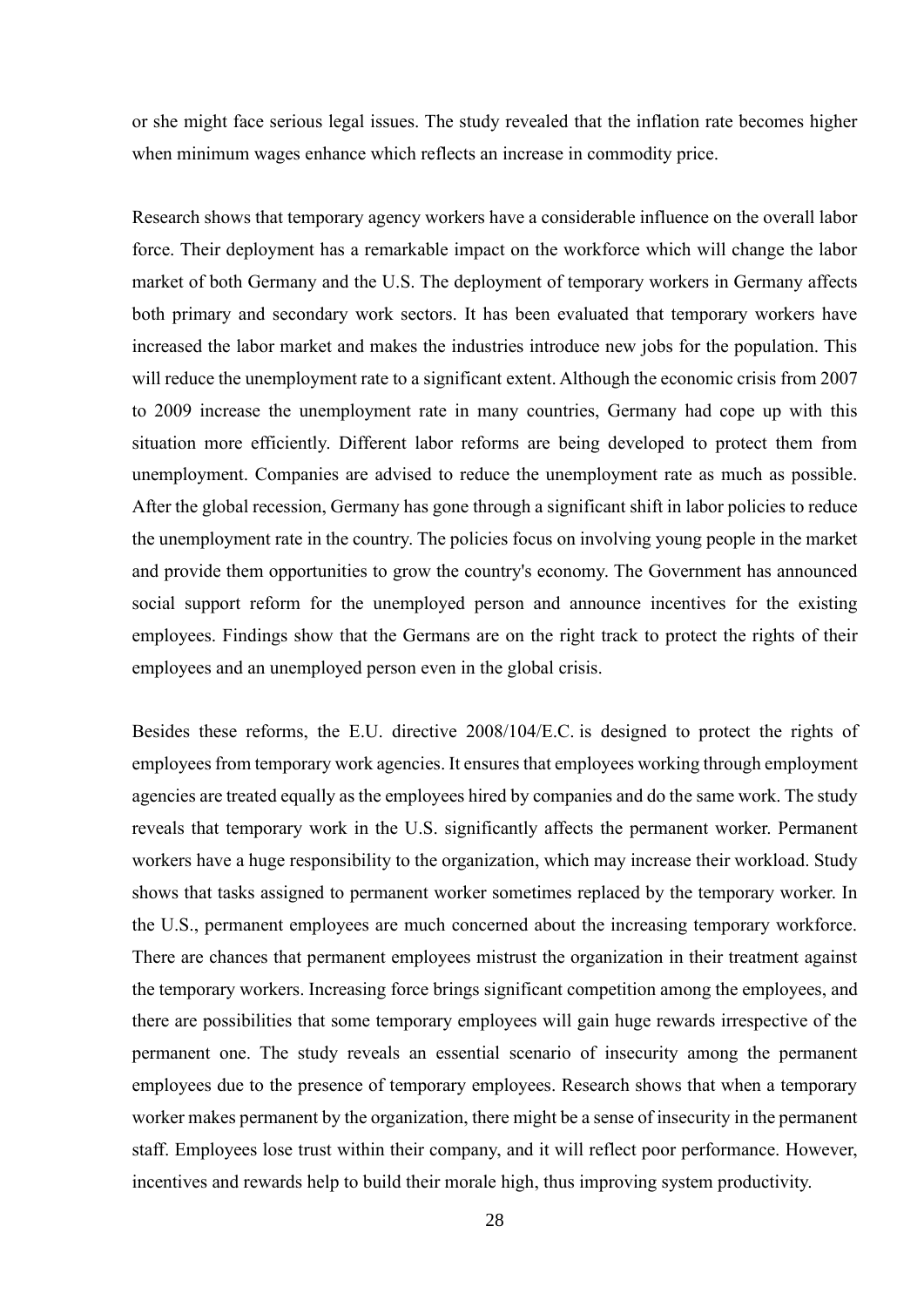Agency laws are designed to maintain ethics within the business operation. Every employee can enjoy equal rights and conditions irrespective of being employed by the company or agency. Research shows that hiring and pressures of not being equally treated by the employers result in health issues. This condition may bring stress and anxiety among the employees, which reduces their performance. Companies have developed a fixed contract for their employees and trainees through which they are making their trainees permanent. However, temporary workers rely more on their agencies to develop new skills and achieve promotions. Germany has developed temporary work employment law, which has a significant impact on the country's employment law. According to this Law, the temporary workers are to be equally treated by the companies. Besides this, taxes and social insurance policies for low-wage employees have a considerable impact on the German employment law. Moreover, the Government has announced support programs for unemployed persons to carry out their business efficiently. It has been evaluated from the finding that the rights of Temporary workers are not violated in any of the two countries.

For future research, a quantitative study can be organized that helps to incorporate human views on the study topic. Quantitative design can give more up-to-date scenarios of the employment law in both countries. It is recommended to use a survey questionnaire to ask relevant questions to the legislative bodies both in the U.S. and Germany to understand the ongoing amendments in the employment law. The questionnaire can be distributed online or physically among the concerned authorities that play an essential part in making the employment law. The legislative bodies can be asked whether or not the agency workers impact the employment law. This method will be beneficial to analyze the study topic more critically, highlighting whether the agency work contributes positively in both countries or there exist some flaws in it. It reveals future areas for improvement in the agency work so that employee's rights can be fully protected by the organizations. Besides this, it will be beneficial to include agency workers in the survey. The survey questionnaire can be designed to understand how the agency workers are playing their part in the improvement of employment law. Agency workers can be asked to comment on the accuracy and effectiveness of current employment law. Questions can be designed to analyze the challenges and difficulties faced by the agency workers in protecting employee rights. Furthermore, it will specify their roles and responsibilities towards both permanent and temporary employees. The survey questionnaire can also reveal the condition or circumstance which makes the agency worker suspend their service for the organization. This helps identify what actions an agency worker takes when identifying any person receiving less favorable treatment than other employees.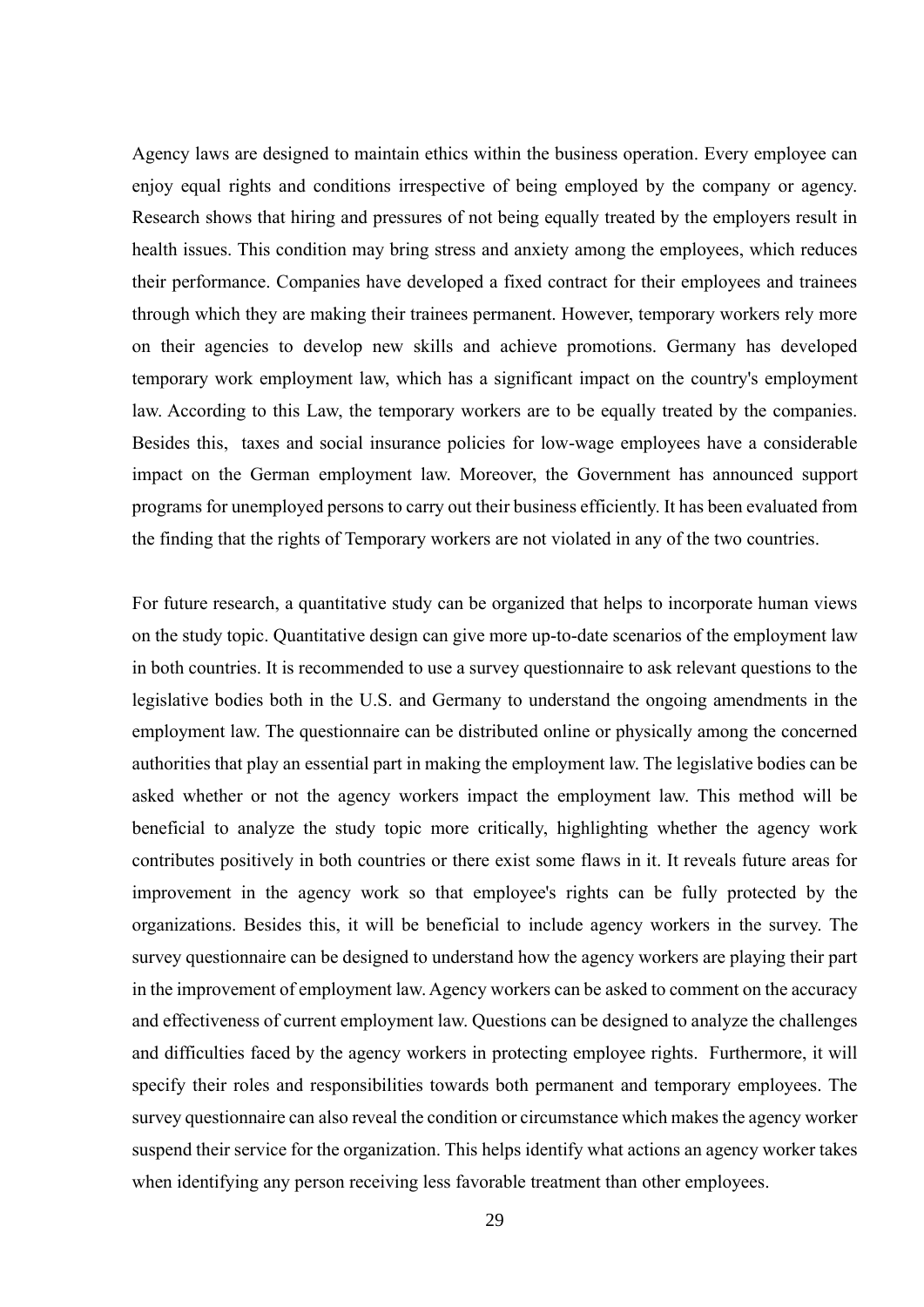the study can be extended by including employment laws of more countries. There is a considerable scope to include other developed countries in the study like the U.K. The research can compare the employment law of the U.K. before and after Brexit. It will highlight how the separation of the E.U. and the U.K. impacts the role of agency workers and organizations in protecting employee's rights. Future study will identify how Brexit brings difficulties to manage employee rights within the U.K. Moreover, the extension helps to analyze the changing role and responsibilities of agency workers in the U.K. The extension can be supported by various scholarly articles so that it is easy to negate or support arguments made by the authors.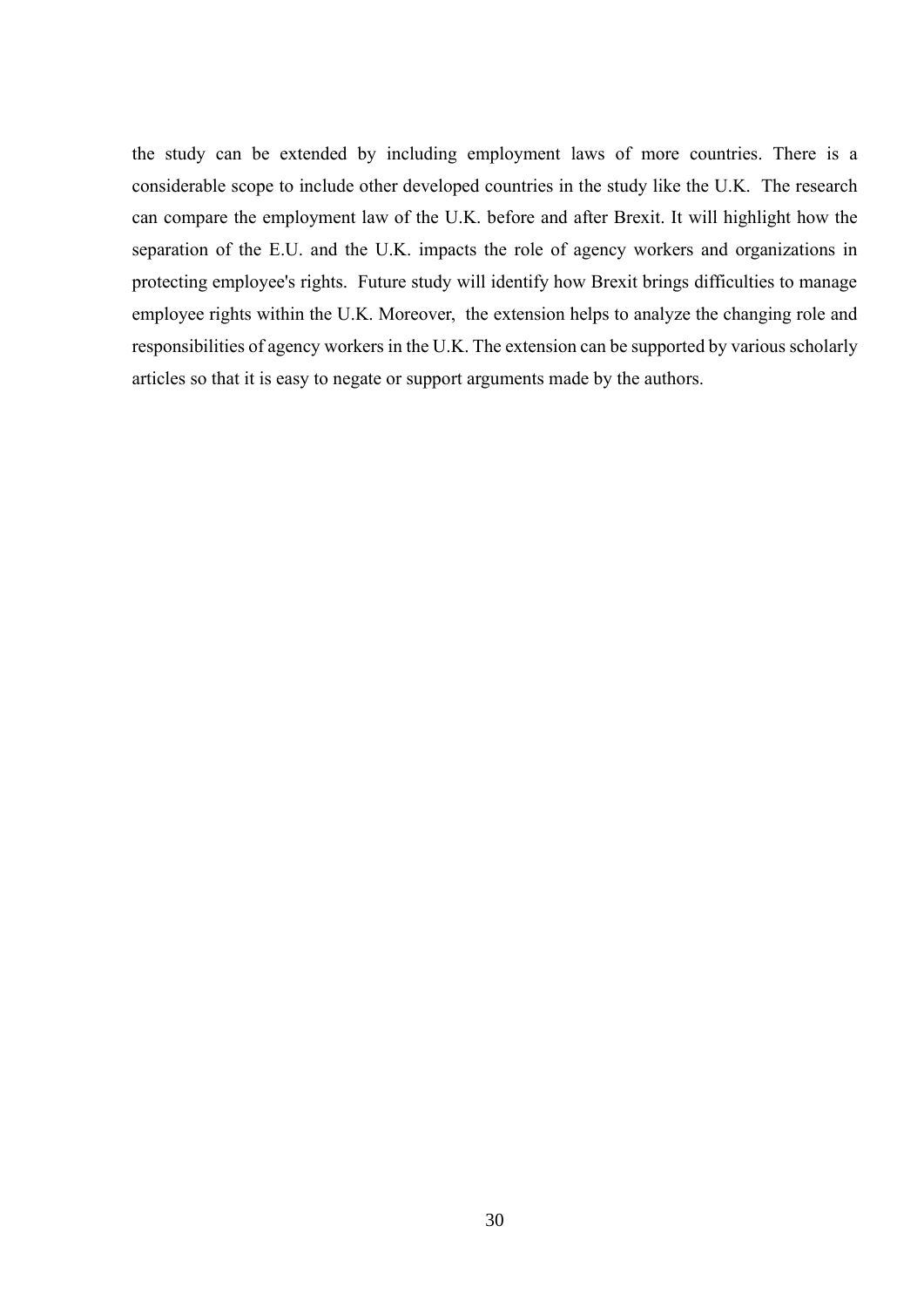## <span id="page-31-0"></span>**LIST OF REFERENCES**

#### **Academic Publications:**

- 1. Addison, J.T., Teixeira, P., Grunau, P. and Bellmann, L. (2019), "Worker representation and temporary employment in Germany: The deployment and extent of fixed-term contracts and temporary agency work", *Journal of Participation and Employee Ownership,* 2 (1), 24-46.
- 2. Bales, K. (2018). 'Voice' and 'Choice' in Modern Working Practices: Problems With the Taylor Review. 47 (1), 46–75.
- 3. Befort, S. (2003). Revisiting the Black Hole of Workplace Regulation: A Historical and Comparative Perspective of Contingent Work. *Berkeley Journal of Employment and Labor Law,* 24 (1), 153-178. Retrieved May 10, 2021, http://www.jstor.org/stable/24052147
- 4. Bessant, J. (2017). Young precariat and a new work order? A case for historical sociology. 21 (6), 780-798. DOI: [10.1080/13676261.2017.1420762](https://doi.org/10.1080/13676261.2017.1420762)
- 5. Bhui, K., Dinos, S., Galant-Miecznikowska, M., de Jongh, B., & Stansfeld, S. (2016). Perceptions of work stress causes and effective interventions in employees working in public, private and non-governmental organisations: a qualitative study. *BJPsych Bulletin*, 40 (6), 318–325. [https://doi.org/10.1192/pb.bp.115.050823.](https://doi.org/10.1192/pb.bp.115.050823)
- 6. Boeri, T. (2020). Solo Self-Employment and Alternative Work Arrangements: A Cross-Country Perspective on the Changing Composition of Jobs. 34 (1), 170-95.
- 7. Bosch G., Lehndorff S., Rubery J. (2009). European Employment Models in Flux: Pressures for Change and Prospects for Survival and Revitalization. In: Bosch G., Lehndorff S., Rubery J. (eds) European Employment Models in Flux. *Palgrave Macmillan, London.* 1-56, [https://doi.org/10.1057/9780230237001\\_1](https://doi.org/10.1057/9780230237001_1)
- 8. Cameron Parsell, et al. (January 2017). Human Agency and Social Work Research: A Systematic Search and Synthesis of Social Work Literature. *The British Journal of Social Work*, 47 (1), 238–255, https://doi.org/10.1093/bjsw/bcv145
- 9. Cardona, M. S. (2019). Activist Learning and Temporary Agency Workers in Quebec, 2019 (164), 37-48, https://doi.org/10.1002/ace.20354
- 10. Chiara Benassi Lisa Dorigatti, (2014). Straight to the Core Explaining Union Responses to the Casualization of Work: The I.G. Metall Campaign for Agency Workers. *[British](https://papers.ssrn.com/sol3/papers.cfm?abstract_id=2649477)  [Journal of Industrial Relations,](https://papers.ssrn.com/sol3/papers.cfm?abstract_id=2649477)* 53 ( 3), 533-555, 2015*.*
- 11. De Bondt, R. and Vandekerckhove, J. (2012). Reflections on the relation between competition and innovation. *Journal of Industry, Competition and Trade*, 12 (1), 7-19.
- 12. De Cuyper, N., De Jong, J. P., De Witte, H., Isaksson, K., Rigotti, T., & Schalk, R. (2008). Literature review of theory and research on the psychological impact of temporary employment: Towards a conceptual model. *International Journal of Management Reviews*, 10 (1), 25-51. https://doi.org/10.1111/j.1468-2370.2007.00221.x.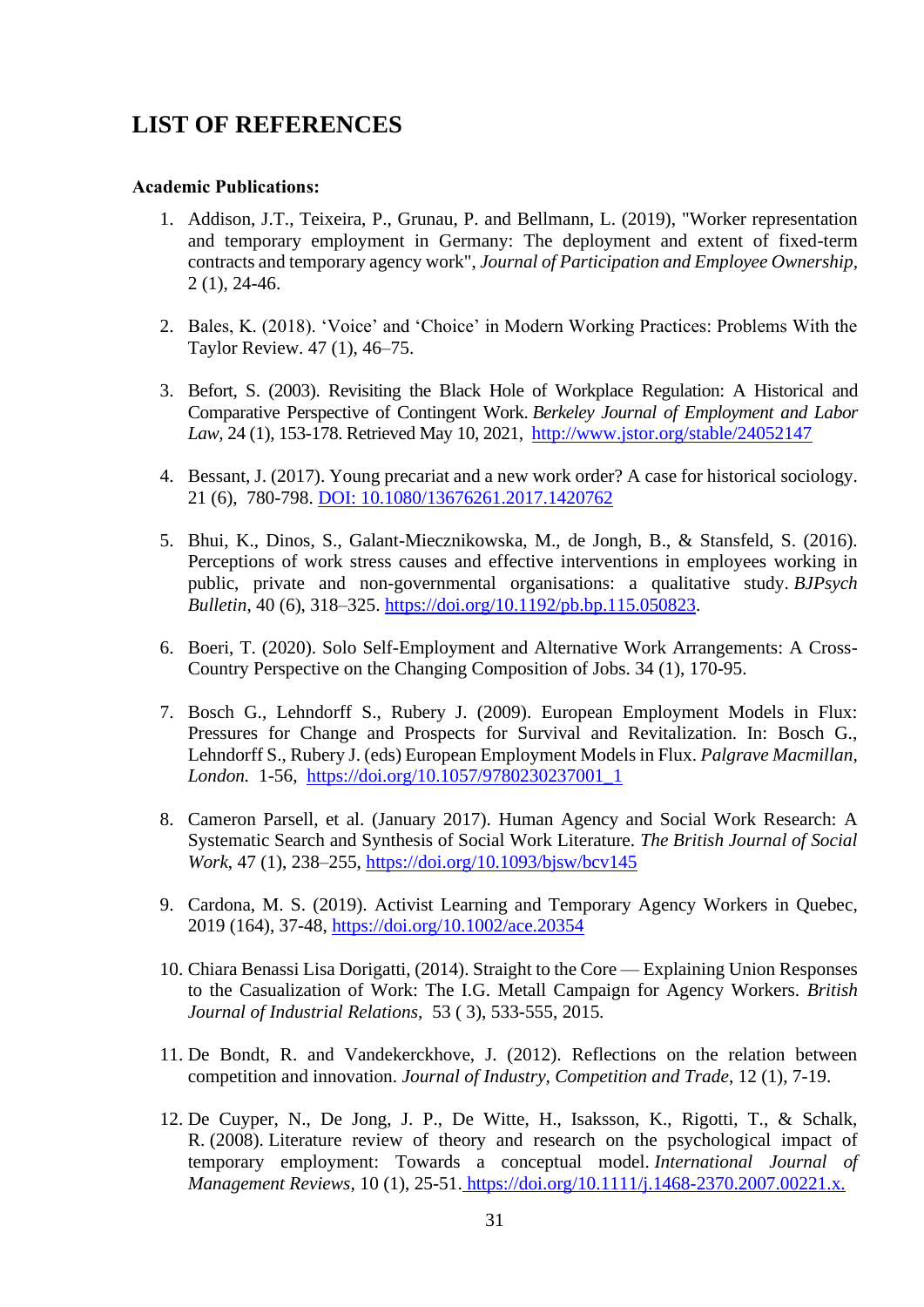- 13. Eylül, D. (2018). Minimum Wage as An Ethical Issue European Journal of Multidisciplinary Studies, [S.l.], 3 (1), 26-35, ISSN 2414-8385. Available at: <http://journals.euser.org/index.php/ejms/article/view/3093>. Date accessed: 03 Apr. 2021. doi:<http://dx.doi.org/10.26417/ejms.v7i1.p26-35>
- 14. Fine, J. (2006). Workers centres: Organizing at the edge of the dream, Ithaca, NY: I.L.R. Press. [\[Google Scholar\]](http://scholar.google.com/scholar_lookup?hl=en&publication_year=2006&author=J.+Fine&title=+Workers+centers%3A+Organizing+at+the+edge+of+the+dream+)
- 15. Fine, J. (2017). Enforcing Labor Standards in Partnership with Civil Society: Can Coenforcement Succeed Where the State Alone Has Failed? 45 (3).
- 16. Imhof, Susanne; Andresen, Maike, (2017). German temporary agency workers' S.W.B.: the impact of P.O.S. provided by agencies, 39 (2017), 1030-1047, [10.1108/ER-08-2016-0162](https://doi.org/10.1108/ER-08-2016-0162)
- 17. Jens Kirchner, (2018). Key Aspects of German Employment and Labour Law. p. 445 ISBN-10: 3662555964
- 18. Larisa Baguzova, et. al. (2017). ["The Regional Market for the Development of Outsourcing](https://ideas.repec.org/a/srs/jarle0/v8y2017i4(26)p1056-1072.html)  [Services,](https://ideas.repec.org/a/srs/jarle0/v8y2017i4(26)p1056-1072.html)" *[Journal of Advanced Research in Law and Economics](https://ideas.repec.org/s/srs/jarle0.html)*, *ASERS Publishing,* 8 (4(26)), 1056-1072.
- 19. Lars W. Mitlacher, (2007). The Role of Temporary Agency, Work in Different Industrial Relations Systems - A Comparison between Germany and the U.S.A. *British Journal of Industrial Relations*, 45 (3), 581-606, https://doi.org/10.1111/j.1467-8543.2007.00629.x
- 20. Marx, P. (2017). Dualization is Destiny? The Political Economy of the German Minimum Wage Reform. 45 (4).
- 21. McGaughey, Ewan. (May 18, 2010). Should Agency Workers Be Treated Differently? L.S.E. Legal Studies Working Paper No. 7/2010, Available at SSRN: [http://dx.doi.org/10.2139/ssrn.1610272](https://dx.doi.org/10.2139/ssrn.1610272)
- 22. M.D., J. H. (2016). Nonstandard work arrangements and worker health and safety. 60 (10),  $1-10.$
- 23. Möller, J. (2010). The German labor market response in the world recession–de-mystifying a miracle. Zeitschrift für Arbeitsmarktforschung, 42 (4), 325-336.
- 24. Rinne, U., Zimmermann, K.F. (2012). Another economic miracle? The German labor market and the Great Recession. I.Z.A. J Labor Policy 1 (3) [https://doi.org/10.1186/2193-](https://doi.org/10.1186/2193-9004-1-3) [9004-1-3](https://doi.org/10.1186/2193-9004-1-3)
- 25. Rubery J, Grimshaw D, Keizer A, Johnson M. (2018). Challenges and Contradictions in the 'Normalising' of Precarious Work. Work, Employment, and Society. 32 (3), 509-527. doi[:10.1177/0950017017751790](https://doi.org/10.1177/0950017017751790)
- 26. Smith, C. K., Silverstein, B. A., Bonauto, D. K., Adams, D., & Fan, Z. J. (2010). Temporary workers in Washington state. *American journal of industrial medicine*, 53 (2), 135-145.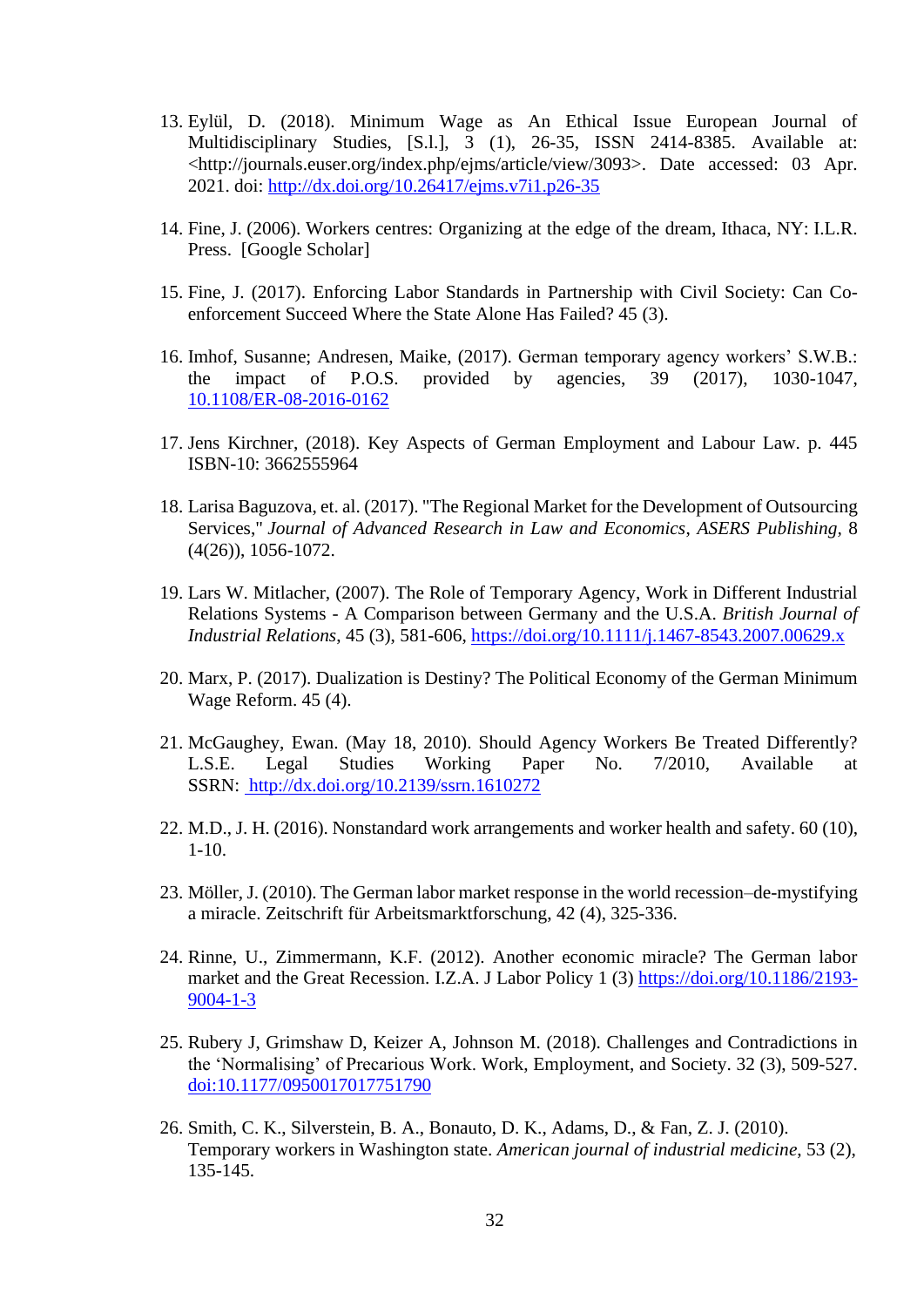- 27. Spermann, A.(2012). The New Role of Temporary Agency Work in Germany, IZA Discussion Paper No. 6180, Bouncken, Ricarda B. u. Lutz Bellmann u. Manfred Bornewasser (ed.), Die neue Rolle der Zeitarbeit in Deutschland, Beiträge zur Flexibilisierung, Band 3, München und Mering. 203-224., Available at SSRN: [https://ssrn.com/abstract=1970775.](https://ssrn.com/abstract=1970775)
- 28. Stone, K. (2006). Legal protections for atypical employees: Employment law for workers without workplaces and employees without employers. *Berkeley Journal of Employment and Labor Law*, 27 (2), 251-286.
- 29. Tarantolo, D. (2006). From Employment to Contract: Section 1981 and Antidiscrimination Law for the Independent Contractor Workforce. *The Yale Law Journal, 116*(1), 170-215. doi:10.2307/20455717
- 30. Underhill, E. (2010). Should host employers have greater responsibility for temporary agency workers' employment rights? *Asia Pacific Journal of Human Resources,* 48 (3), 338–355. <https://doi.org/10.1177/1038411110382179>
- 31. Weil, D. (2018). Creating a strategic enforcement approach to address wage theft: One academic's journey in organizational change. 60 (3).

#### **Legislative material:**

32. Directive 2008/104/EC of the European Parliament and of the Council of 19 November 2008 on temporary agency work. OJ L 327, 5.12.2008, 9–14

#### **Other Sources:**

- 33. Charlotte Allery, (2018). What are the legal rights of agency workers?
- 34. Compa, Lance A, (2010). Violations of Workers' Freedom of Association in the United States by European Multinational Corporations,<https://hdl.handle.net/1813/74904>
- 35. Dr. Eugenia Markova, (2008). Agency and migrant workers Literature review. Working Lives Research Institute (London Metropolitan)
- 36. Hagen Köckeritz, (24 July 2019). Risks associated with the engagement of external personnel.
- 37. Hanesch, W. (2017). Reform of temporary agency work and service contracts in Germany. EUROPEAN SOCIAL POLICY NETWORK ... ESPN Flash Report 2017/05
- 38. Houseman, Susan N. (2014). Temporary agency work, I.Z.A. World of Labor, ISSN 2054- 9571, Institute for the Study of Labor (I.Z.A.), Bonn, Iss. 27, http://dx.doi.org/10.15185/izawol.27
- 39. Janine Krupa. (2017). Revision of the Law on Temporary Work. https://blogs.dlapiper.com/employmentgermany/author/jkrupa/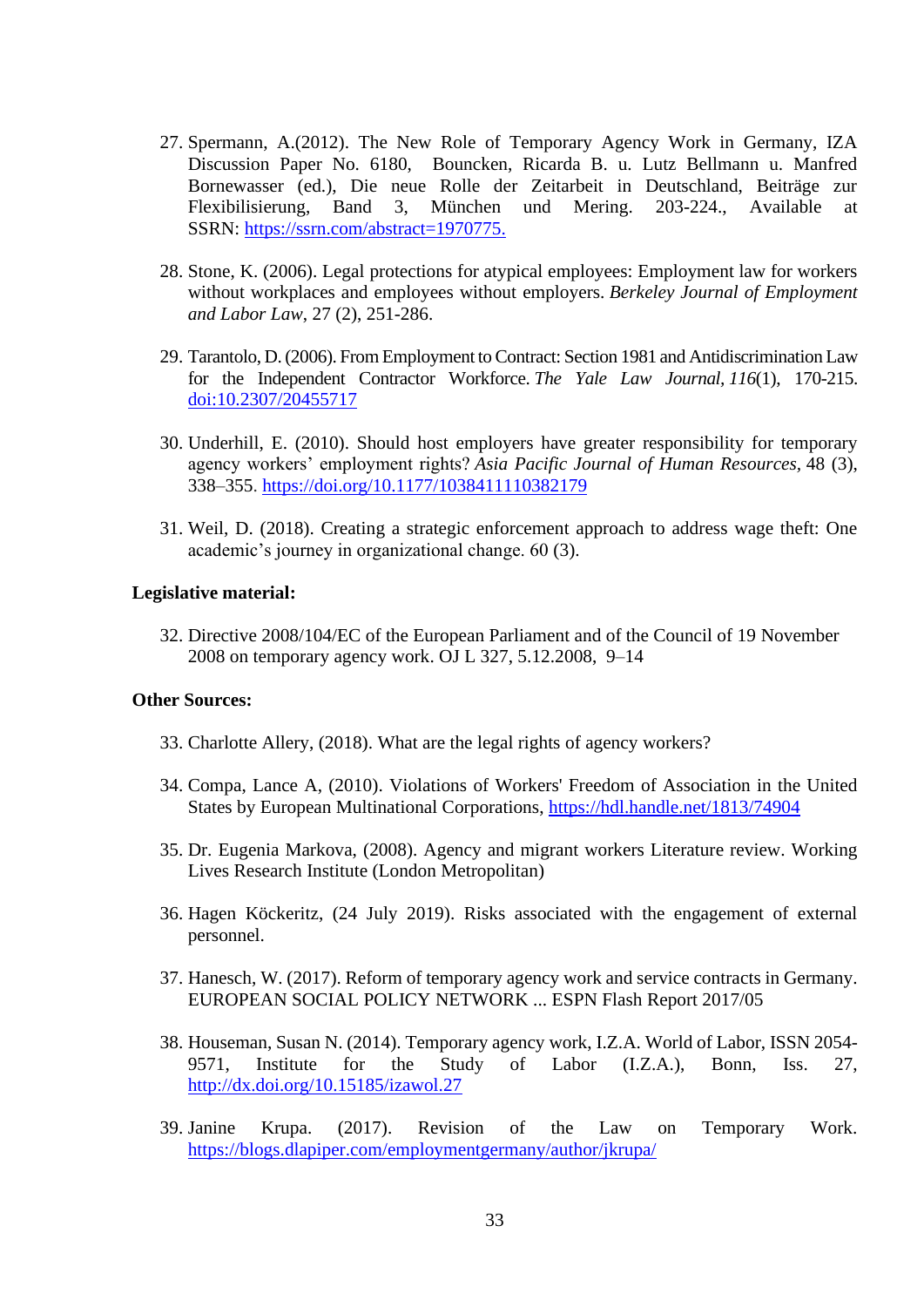- 40. Katharina Zimmermann, Venesa Fuertes. (2013). Employment Policy Implementation Mechanisms In Germany And The United Kingdom, international labor agency, [https://EconPapers.repec.org/RePEc:ilo:ilowps:994856443402676](https://econpapers.repec.org/RePEc:ilo:ilowps:994856443402676)
- 41. Madeline. (2008). Recruiting in Germany vs. U.S.A.: What Are the Differences? https://www.talention.com/blog/recruiting-in-germany-vs.-usa
- 42. Magnuson v. Peak Technical Servs., Inc., 808 F. Supp. 500, 507 (E.D. Va. 1992); Amomore v. Merrill Lynch, Pierce, Fenner & Smith Inc., 611 F. Supp. 344, 348 (D.C.N.Y. 1984). See general Jason E. Pirruccello, Contingent Worker Protection from Client Company Discrimination: Statutory Coverage, Gaps, and the Role of the Common Law, 84 TEX. L. REV. 191 (2005).
- 43. National employment law project, 2019. Temporary Jobs Are Growing Fast, But Temp Workers Have Few Legal Protections. Available at: [https://www.nelp.org/news](https://www.nelp.org/news-releases/temporary-jobs-growing-fast-temp-workers-legal-protections/)[releases/temporary-jobs-growing-fast-temp-workers-legal-protections/.](https://www.nelp.org/news-releases/temporary-jobs-growing-fast-temp-workers-legal-protections/) Accessed on: April  $30^{th}$ ,  $2021$ .
- 44. Patti Richards. (2019). Rights of Agency Workers. https://smallbusiness.chron.com/rights-agency-workers-46817.html
- 45. Report on temporary employment agencies and temporary agency work. https://www.ilo.org/wcmsp5/groups/public/---ed\_dialogue/-- ed\_dialogue\_msu/documents/publication/wcms\_541655.pdf
- 46. Russell Huebsch. (2019). How Staffing Agencies Works, https://smallbusiness.chron.com/staffing-agencies-work-3084.html
- 47. See Arbaugh v. Y & H Corp., 380 F.3d 219 (5th Cir. 2004), rev'd and remanded, 126 S.Ct. 1235 (2006),
- 48. 29 U.S.C. § 206(d) (2000).
- 49. 29 U.S.C. §§ 2601 et. seq (2000).
- 50. 29 U.S.C. §§ 621-634 (2000).
- 51. 42 U.S.C. §§ 2000e-2000e-17 (2000).
- 52. <https://ec.europa.eu/eures/main.jsp?catId=2641&countryId=DE&acro=lmi&lang=en>
- 53. <https://www.dol.gov/general/aboutdol/majorlaws>
- 54. https://www.ilo.org/sector/activities/topics/temporary-agency-work/lang--en/index.htm
- 55. [https://cleaver.house.gov/media-center/press-releases/reps-cleaver-kennedy-introduce](https://cleaver.house.gov/media-center/press-releases/reps-cleaver-kennedy-introduce-restoring-worker-power-act)[restoring-worker-power-act](https://cleaver.house.gov/media-center/press-releases/reps-cleaver-kennedy-introduce-restoring-worker-power-act)
- 56. https://knowledge.leglobal.org/wp-content/uploads/sites/2/LEGlobal-Employment-Law-Overview\_Germany\_2019-2020.pdf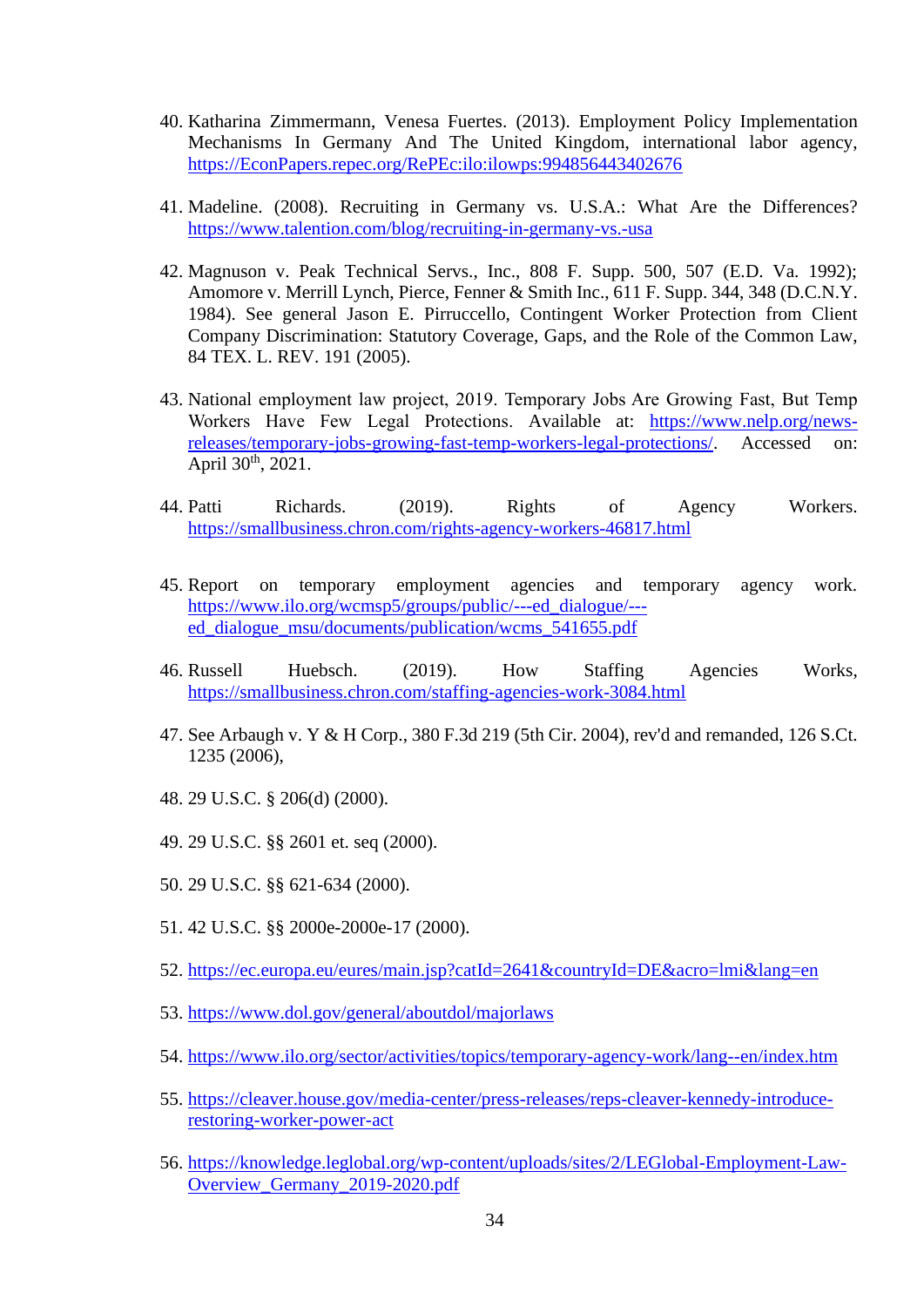## <span id="page-35-0"></span>**APPENDICES**

## <span id="page-35-1"></span>**Appendix 1. German employment policies**

| <b>YEAR</b> | <b>REFORM</b>                       | <b>MAIN OBJECTIVES</b>                                 |
|-------------|-------------------------------------|--------------------------------------------------------|
| 1997        | Act for Employment<br>Reform        | Career advise, placement services, reintegration,      |
|             | Promotion (SGB III)                 | and short-term work arrangements                       |
| 2001        | Act on employment-AQTIV (Act        | Extended flexibility in the labor market (agency       |
|             | reform<br>Labor<br>Market<br>to     | work, employment rotation); extended public-           |
|             | Instruments)                        | private investment cooperation                         |
| 2002        | Placement vouchers                  | Extension of public-private investment cooperation     |
| 2003        | First Act on<br>Labor<br>Market     | Flexible work (agency); vouchers for training          |
|             | Services (Hartz I)                  | (public-private cooperation)                           |
| 2004        | Labor Market Reform Act             | Relieving the provision of protection against          |
|             |                                     | dismissal; reducing the duration of unemployment       |
|             |                                     | benefits for the elderly                               |
| 2004        | provision<br>Relieving<br>the<br>of | Central monitoring system replacing decentralized      |
|             | against<br>dismissal;<br>protection | structures and targets and work centres; city services |
|             | the<br>duration<br>reducing<br>of   | and unemployment services are combined in the          |
|             | unemployment benefits for the       | single-stop shop by personal caseloads                 |
|             | elderly                             |                                                        |
| 2005        | Fourth Modern Labor<br>Market       | Unemployment and social aid mergers; social            |
|             | Services Act (Hartz IV)             | services are introduced; employment schemes are        |
|             |                                     | irregular                                              |
| 2007        | Family policy                       | The Government subsidizes parents who stay home        |
|             |                                     | for up to 14 months. Increasing parental benefits      |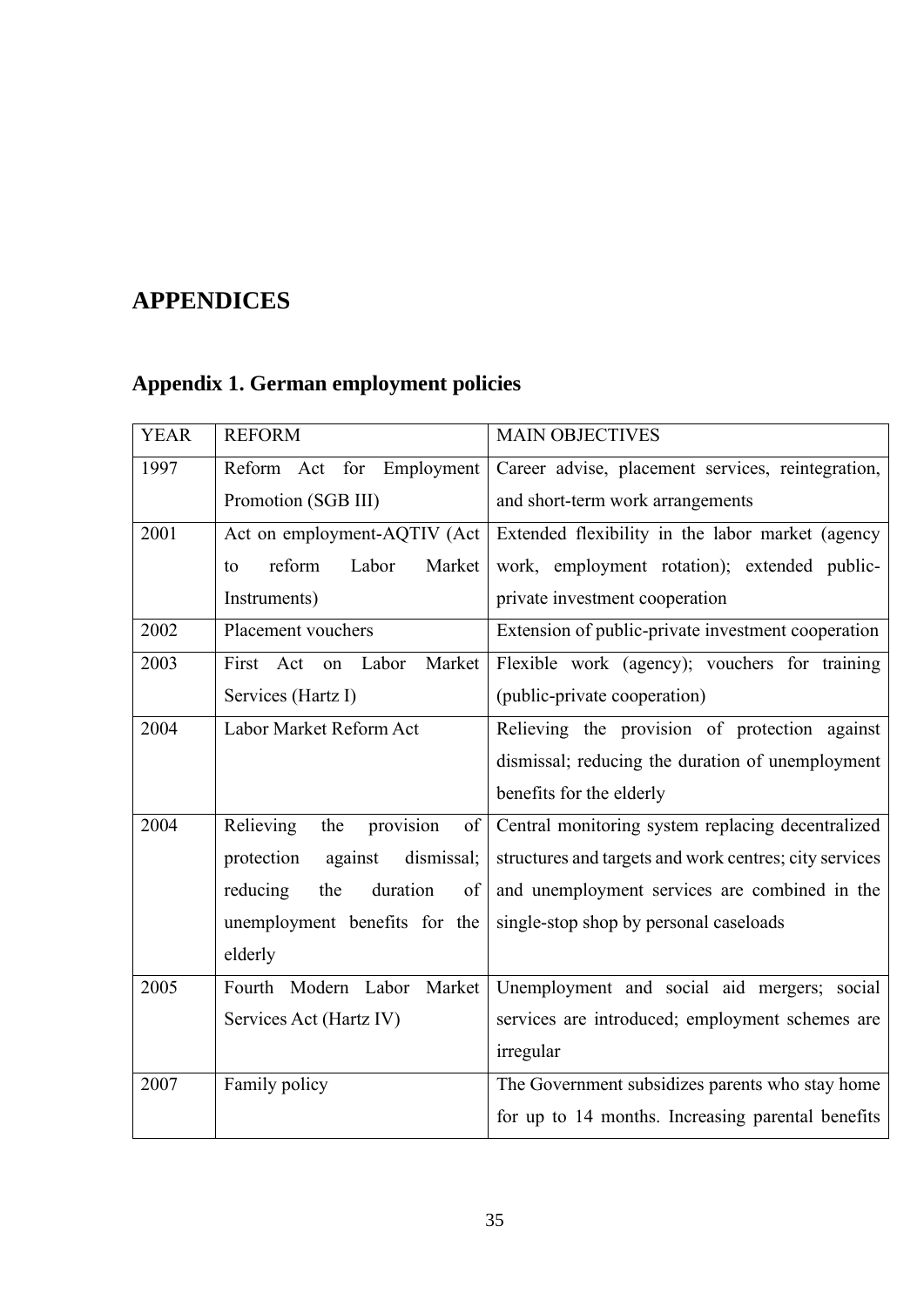|      |                                       | allow for sharing childcare with both parents           |
|------|---------------------------------------|---------------------------------------------------------|
|      |                                       | working part-time.                                      |
| 2009 | $\sigma$<br>Reform<br>labor<br>market | Limitation of several measures Extension of work        |
|      | instruments                           | requirements.                                           |
| 2009 | Minimum wages                         | Implementation in specific sectors of minimum           |
|      |                                       | wages                                                   |
| 2010 | Several reforms on<br>short-time      | Enlargement of short-term and temporary work            |
|      | Ensuring<br>Law<br>work;<br>on        |                                                         |
|      | <b>Employment and Stability</b>       |                                                         |
| 2012 | Qualified Professionals Initiative    | Activity<br>education,<br>measures,<br>training,<br>and |
|      |                                       | integration skills for women, single parents, older     |
|      |                                       | people, and skilled migrants                            |
| 2013 | Youth Guarantee                       | Initial and continuing training Alliance; expansion     |
|      |                                       | of the youth career agency; preventive career           |
|      |                                       | support mentoring program.                              |
| 2015 | Minimum wage                          | The legal minimum wage has been applied                 |
| 2016 | The Integration Action: Law to        | Support and regulation on refugee integration into      |
|      | restrict the use of non-standard      | the labor market; a training bonus is paid following    |
|      | forms of employment                   | mid-term examinations and successful training.          |

Source: Katharina Zimmermann, Venesa Fuertes, (2013) [https://EconPapers.repec.org/RePEc:ilo:ilowps:994856443402676](https://econpapers.repec.org/RePEc:ilo:ilowps:994856443402676)